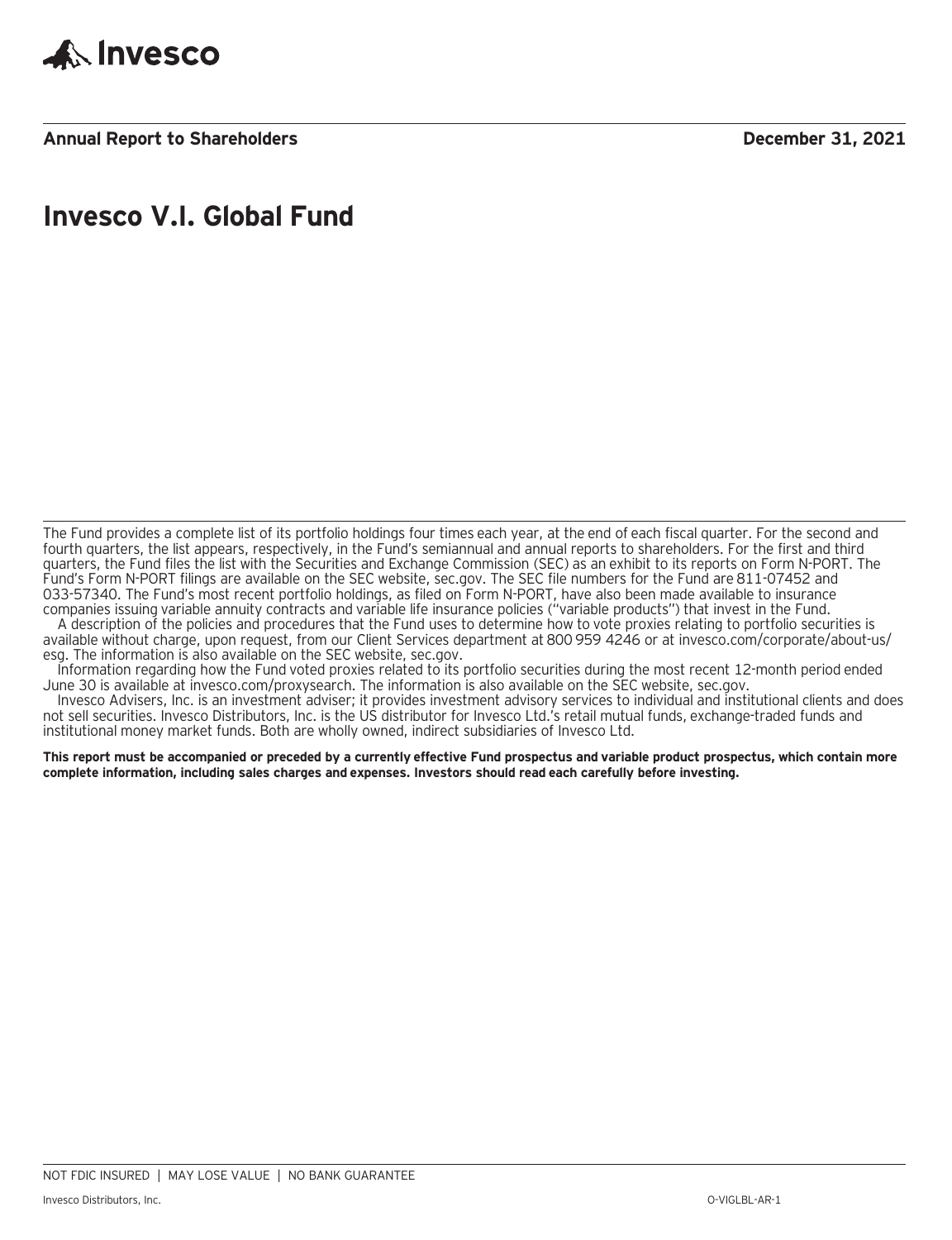# **Management's Discussion of Fund Performance**

### **Performance summary**

For the year ended December 31, 2021, Series I shares of Invesco V.I. Global Fund (the Fund) underperformed the MSCI All Country World Index.

Your Fund's long-term performance appears later in this report.

### **Fund vs. Indexes**

*Total returns, 12/31/20 to 12/31/21, excluding variable product issuer charges. If variable product issuer charges were included, returns would be lower.* Series I Shares 15.49% Series II Shares 15.17 MSCI All Country World Index<sup>▼</sup> 18.54

Source(s): VRIMES Technologies Corp.

### **Market conditions and your Fund**

Global equity markets ended the first quarter of 2021 in positive territory amid concerns about rising bond yields and inflation, with value stocks outperforming growth stocks. The successful rollout of coronavirus (COVID-19) vaccinations in the US and UK benefited equity markets. However, even regions facing slower rollouts, including the Eurozone and Japan, performed well, driven by a rebound in global demand for goods.

During the second quarter of 2021, global equity markets were again bolstered by the continued acceleration of vaccination rollouts and easing of COVID-related restrictions in most developed markets. In a reversal from the first quarter, growth stocks outperformed value stocks in most regions. Emerging market equities were led by Brazil which benefited from global tailwinds, while regulatory concerns weighed on Chinese equities.

Developed global equity markets were flat in the third quarter of 2021 amid concerns about rising inflation, supply disruptions and the economic growth rate. Emerging market equities declined during the quarter, primarily due to weak performance from Chinese equities, which were affected by significant regulatory changes in the private tutoring industry, increased regulation in the technology sector and the potential default of a large Chinese property developer.

Most developed global equity markets ended the fourth quarter of 2021 in positive territory despite rising inflation and the emergence of Omicron, a new COVID-19 variant. Pandemic-related supply chain disruptions and labor shortages intensified during the quarter, resulting in higher costs for companies and consumers. Emerging market equities declined due to COVID-19 concerns and China's ongoing regulatory tightening and slowing economic growth. Overall, developed market equities outperformed emerging market equities for the fiscal year.

The Fund outperformed the MSCI All Country World Index in 6 of 11 sectors. Stock selection in the communication services and real estate sectors, as well as an underweight in the consumer staples sector, added most to relative Fund performance compared to the MSCI All Country World Index. Stock selection in the information technology, consumer discretionary and health care sectors detracted most from relative performance.

On a geographic basis, stock selection in India, France and Sweden contributed most to relative Fund performance during the fiscal year. Stock selection in Japan, Brazil and the United States detracted the most from relative Fund performance.

The top three individual contributors to Fund performance during the year were **Alphabet**, **Intuit** and **S&P Global**. Alphabet is our largest holding. The company has a collection of businesses that possess large competitive moats and are well positioned for the future. It is the leading company in many of the most relevant technology trends now and in the visible future. We do not see credible threats to this on the horizon. Intuit has done some good acquisitions in recent years and executed well against them. This has built nicely upon their foundation of tax and smallmedium bookkeeping software. The ecosystem they have built aspires to be the de-facto operating platform for small businesses. S&P Global as we have written before is a big beneficiary of two big trends, debt issuance and passive investing. Neither seems poised to change much in the foreseeable future.

The top three individual detractors from Fund performance during the year were **JD.com**, **StoneCo** and **Farfetch**. JD.com dropped by 20% in 2021. The year was marked by regulatory interventions by the Chinese government into its e-commerce/ internet ecosystem which spread a measure of general fear. Those interventions, however, were an effort to roll back blatantly anticompetitive business practices. JD, on balance, is a beneficiary of it, which is perhaps why it is down far less than most others. StoneCo stumbled in 2021 in a poorly executed effort to expand beyond its core payments business in Brazil, into local lending. That effort halted, having been a fiasco. The economic environment in Brazil has also deteriorated with high inflation and rising interest rates. We still believe that the business can do well but it may take more time. Farfetch Class A shares were down sharply last year for several reasons. First, it had soared by more than 900% $^1$  in 2020 from the lows of March until early 2021. It makes sense that it

would give some of that back. Second, the Chinese government began to discuss the idea of "common prosperity" which caused a pullback in all luxury shares in the second half of the year. Third, there have been rumblings of a deal with Richemont to combine their platforms, which has created some questions about what the future will look like. We did not add or trim the position during the year.

Our holdings are selected for the sustainability of their purpose and the sensibility of their price. If we have this combination well calibrated, our portfolio should be able to weather most transient issues well and create meaningful economic value for our clients.

We thank you for your continued investment in Invesco V.I. Global Fund.

1 Source: FactSet Research Systems

### **Portfolio manager(s)**:

John Delano

*The views and opinions expressed in management's discussion of Fund performance are those of Invesco Advisers, Inc. and its affiliates. These views and opinions are subject to change at any time based on factors such as market and economic conditions. These views and opinions may not be relied upon as investment advice or recommendations, or as an offer for a particular security. The information is not a complete analysis of every aspect of any market, country, industry, security or the Fund. Statements of fact are from sources considered reliable, but Invesco Advisers, Inc. makes no representation or warranty as to their completeness or accuracy. Although historical performance is no guarantee of future results, these insights may help you understand our investment management philosophy.*

See important Fund and, if applicable, index disclosures later in this report.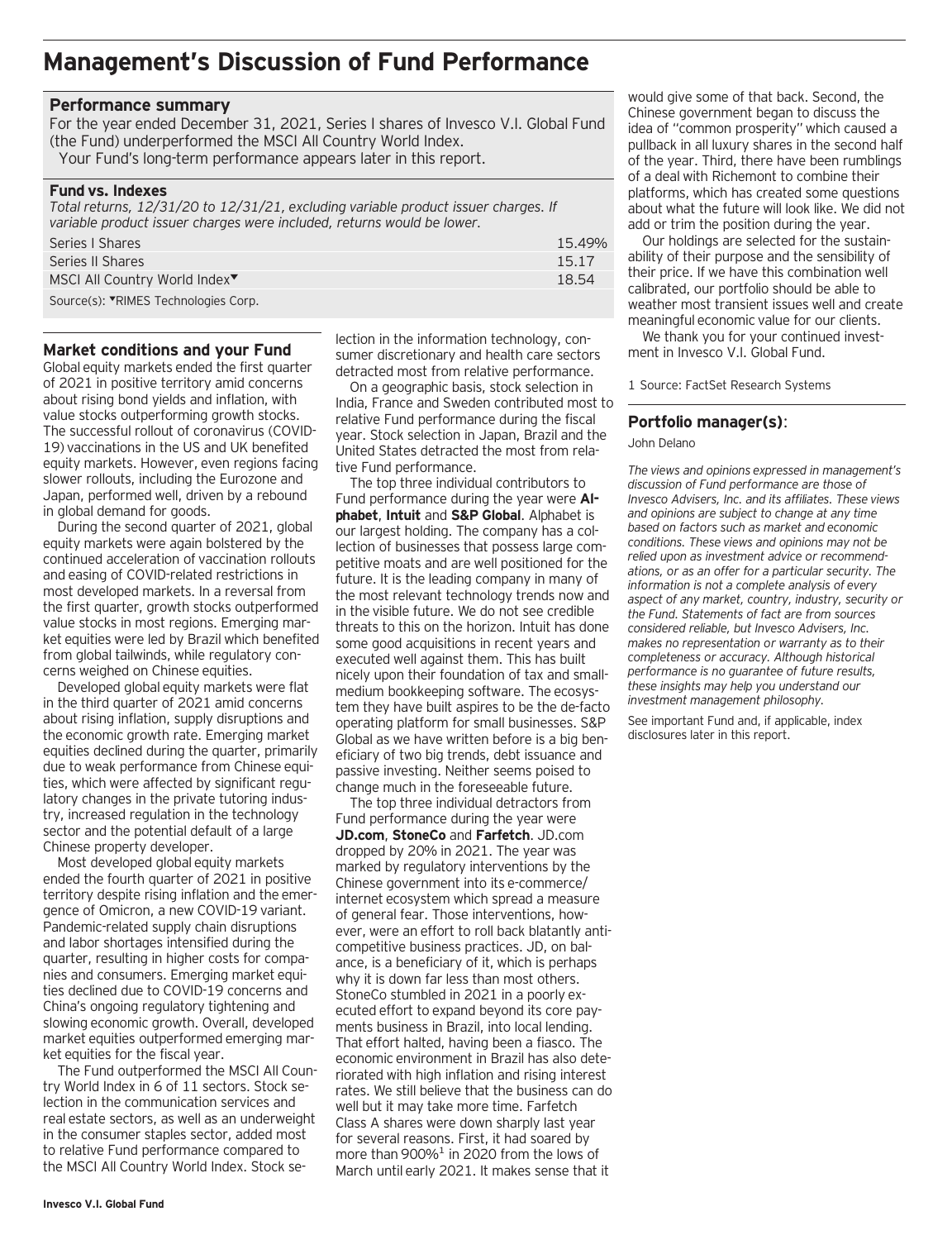# **Your Fund's Long-Term Performance**

### **Results of a \$10,000 Investment — Oldest Share Class(es)**

Fund and index data from 12/31/11



1 Source: RIMES Technologies Corp.

Past performance cannot guarantee future results.

| <b>Average Annual Total Returns</b><br>As of 12/31/21 |        |
|-------------------------------------------------------|--------|
| <b>Series I Shares</b>                                |        |
| Inception $(11/12/90)$                                | 10.80% |
| 10 Years                                              | 14.24  |
| 5 Years                                               | 18.18  |
| 1 Year                                                | 15.49  |
| <b>Series II Shares</b>                               |        |
| Inception (7/13/00)                                   | 7.74%  |
| 10 Years                                              | 13.96  |
| 5 Years                                               | 17.88  |
| 1 Year                                                | 15.17  |

**Effective May 24, 2019, Non-Service and Service shares of the Oppenheimer Global Fund/VA, (the predecessor fund) were reorganized into Series I and Series II shares, respectively, of Invesco Oppenheimer V.I. Global Fund (renamed Invesco V.I. Global Fund on April 30, 2021). Returns shown above, for periods ending on or prior to May 24, 2019, for Series I and Series II shares are those of the Non-Service shares and Service shares of the predecessor fund. Share class returns will differ from the predecessor fund because of different expenses.**

**The performance data quoted represent past performance and cannot guarantee future results; current performance may be lower or higher. Please contact your variable product issuer or financial adviser for the most recent month-end variable product performance. Performance figures reflect Fund expenses, reinvested distributions and changes in net asset value. Performance figures do not reflect deduction of taxes a shareholder would pay on**

**Fund distributions or sale of Fund shares. Investment return and principal value will fluctuate so that you may have a gain or loss when you sell shares.**

**Invesco V.I. Global Fund, a series portfolio of AIM Variable Insurance Funds (Invesco Variable Insurance Funds), is currently offered through insurance companies issuing variable products. You cannot purchase shares of the Fund directly. Performance figures given represent the Fund and are not intended to reflect actual variable product values. They do not reflect sales charges, expenses and fees assessed in connection with a variable product. Sales charges, expenses and fees, which are determined by the variable product issuers, will vary and will lower the total return.**

**The most recent month-end performance at the Fund level, excluding variable product charges, is available at 800 451 4246. As mentioned above, for the most recent month-end performance including variable product charges, please contact your variable product issuer or financial adviser.**

**Fund performance reflects any applicable fee waivers and/or expense reimbursements. Had the adviser not waived fees and/or reimbursed expenses currently or in the past, returns would have been lower. See current prospectus for more information.**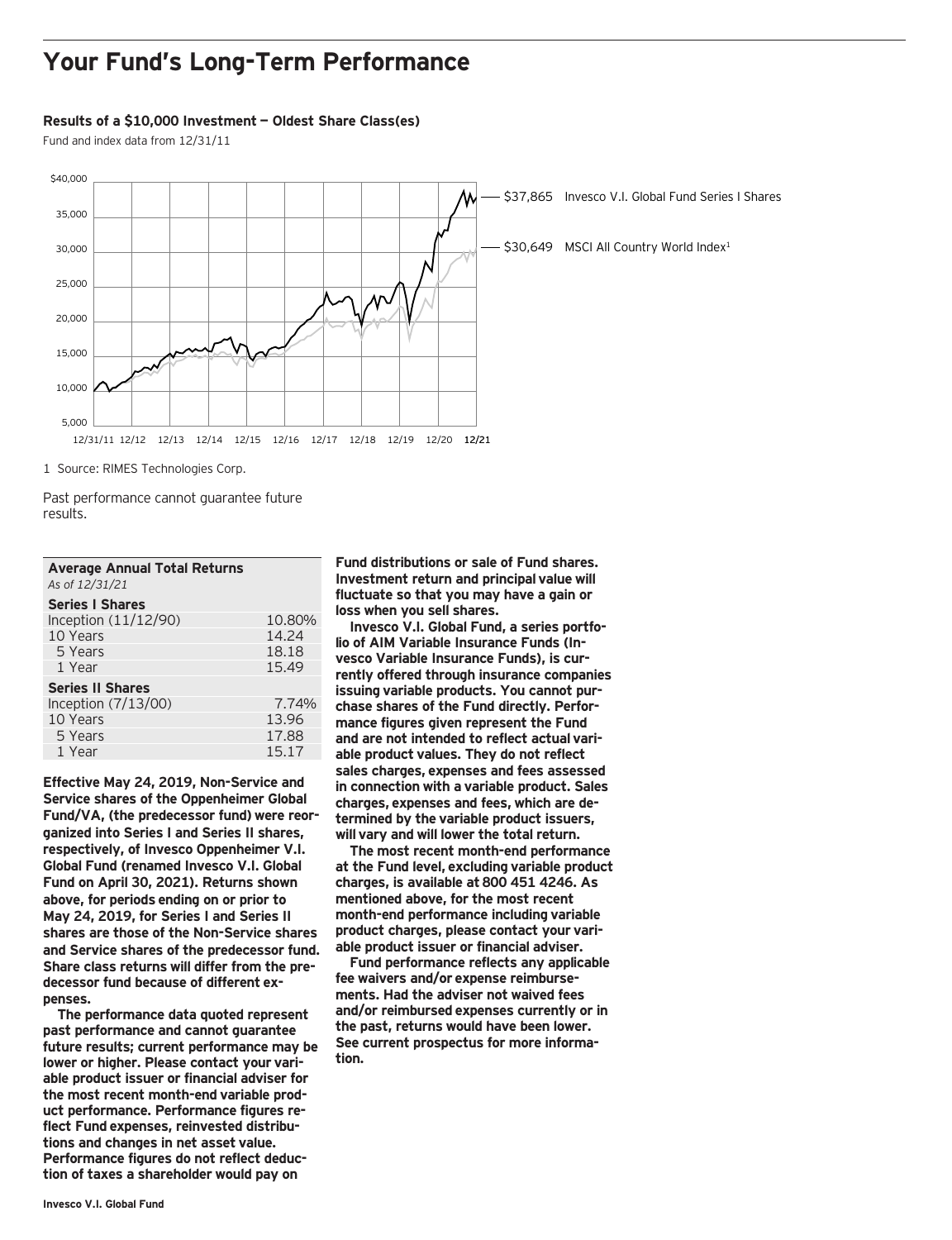# **Supplemental Information**

# **Invesco V.I. Global Fund's investment objective is to seek capital appreciation.**

- Unless otherwise stated, information presented in this report is as of December 31, 2021, and is based on total net assets.
- Unless otherwise noted, all data is provided by Invesco.
- To access your Fund's reports/prospectus, visit invesco.com/fundreports.

# **About indexes used in this report**

- **The MSCI All Country World Index** is an unmanaged index considered representative of large- and mip-cap stocks across developed and emerging markets. The index is computed using the net return, which withholds applicable taxes for nonresident investors.
- The Fund is not managed to track the performance of any particular index, including the index(es) described here, and consequently, the performance of the Fund may deviate significantly from the performance of the index(es).
- A direct investment cannot be made in an index. Unless otherwise indicated, index results include reinvested dividends, and they do not reflect sales charges. Performance of the peer group, if applicable, reflects fund expenses; performance of a market index does not.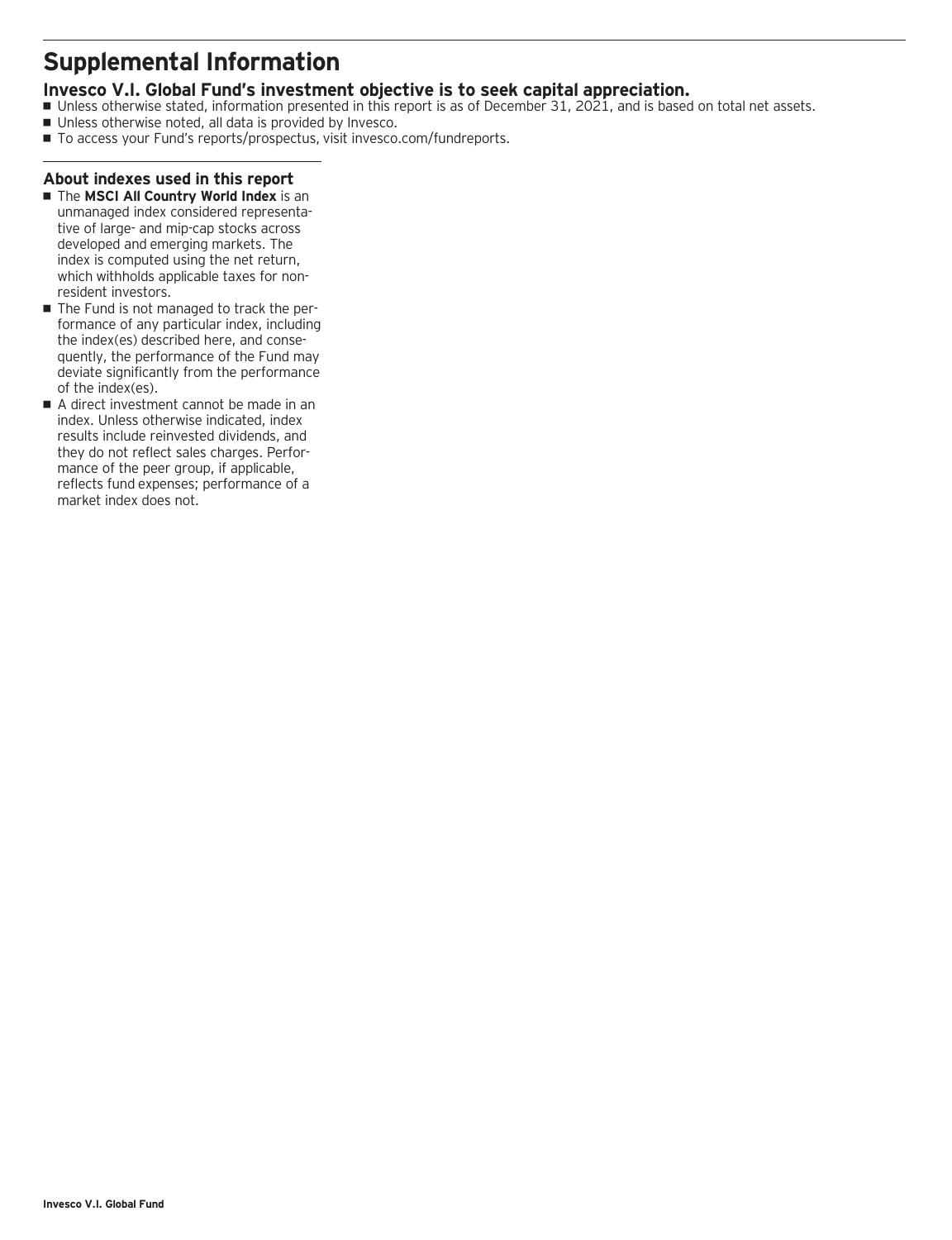# **Fund Information**

# **Portfolio Composition**

| By country                                            | % of total net assets |
|-------------------------------------------------------|-----------------------|
| <b>United States</b>                                  | 57.86%                |
| Japan                                                 | 11.98                 |
| France                                                | 11.44                 |
| India                                                 | 4.45                  |
| China                                                 | 3.61                  |
| Sweden                                                | 3.47                  |
| Germany                                               | 2.53                  |
| Countries, each less than 2% of portfolio             | 4.06                  |
| Money Market Funds Plus Other Assets Less Liabilities | 0.60                  |

## **Top 10 Equity Holdings\***

|     |                                     | % of total net assets |
|-----|-------------------------------------|-----------------------|
| 1.  | Alphabet, Inc., Class A             | 11.25%                |
| 2.  | Intuit, Inc.                        | 6.47                  |
| 3.  | S&P Global, Inc.                    | 5.28                  |
| 4.  | LVMH Moet Hennessy Louis Vuitton SE | 5.25                  |
| 5.  | Meta Platforms, Inc., Class A       | 5.08                  |
| 6.  | Adobe, Inc.                         | 4.25                  |
| 7.  | Analog Devices, Inc.                | 3.40                  |
| 8.  | Nidec Corp.                         | 3.30                  |
| 9.  | JD.com, Inc., ADR                   | 3.27                  |
| 10. | Keyence Corp.                       | 3.03                  |

The Fund's holdings are subject to change, and there is no assurance that the Fund will continue to hold any particular security.

\* Excluding money market fund holdings, if any.

Data presented here are as of December 31, 2021.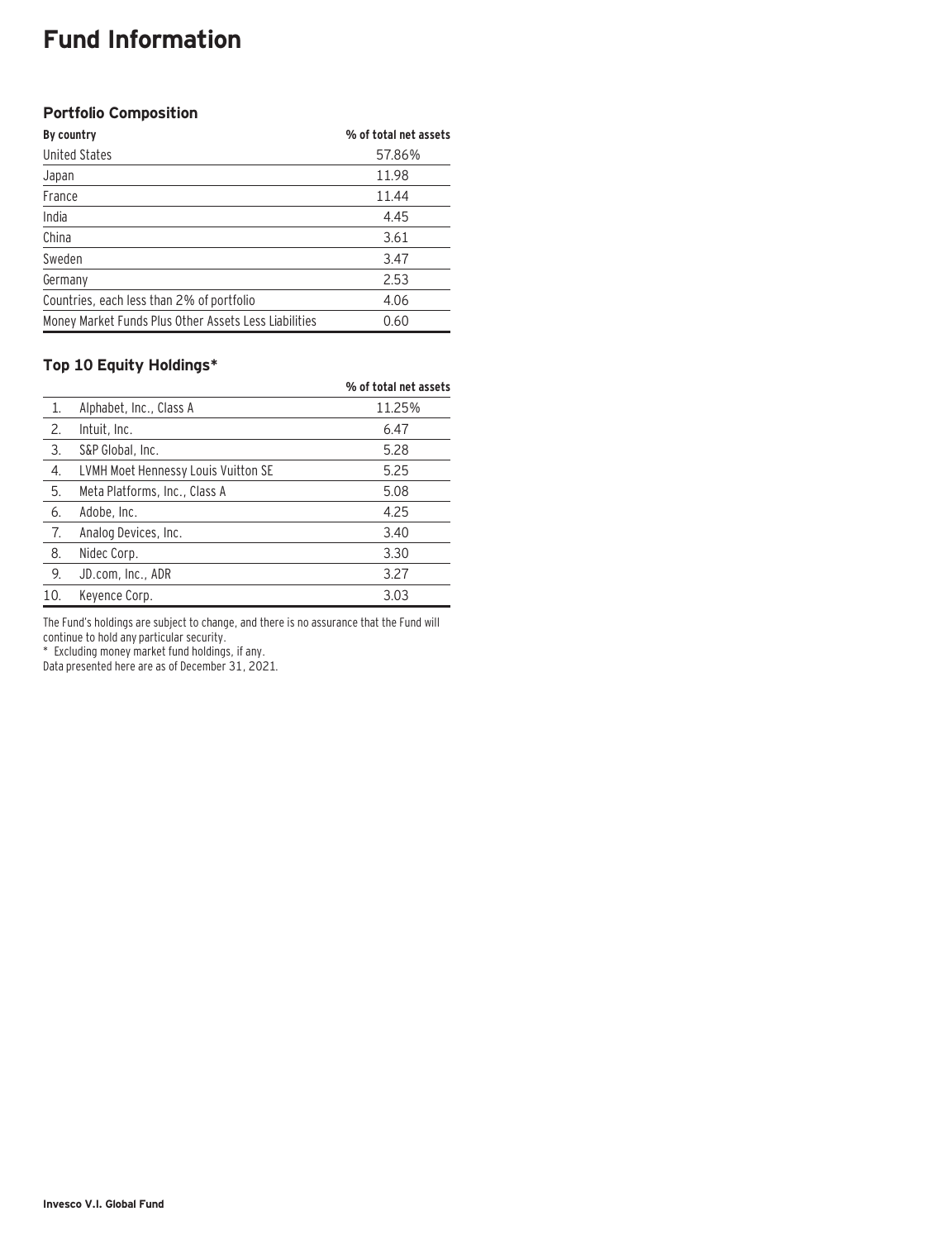# **Schedule of Investments**

December 31, 2021

|                                               | <b>Shares</b> | Value           |
|-----------------------------------------------|---------------|-----------------|
| Common Stocks & Other Equity Interests-99.40% |               |                 |
| <b>Brazil-0.24%</b>                           |               |                 |
| StoneCo Ltd., Class A <sup>(a)</sup>          | 382,227       | \$<br>6,444,347 |
| China-3.61%                                   |               |                 |
| JD.com, Inc., ADR <sup>(a)</sup>              | 1,280,958     | 89,756,727      |
| Meituan, B Shares <sup>(a)(b)</sup>           | 322,500       | 9,323,442       |
|                                               |               | 99,080,169      |
|                                               |               |                 |
| Denmark-0.22%                                 |               |                 |
| Ambu A/S, Class B                             | 234,767       | 6,144,747       |
| France-11.44%                                 |               |                 |
| Airbus SE <sup>(a)</sup>                      | 631,308       | 80,626,754      |
| Dassault Systemes SE                          | 179,897       | 10,671,881      |
| Kering S.A.                                   | 97,668        | 78,368,156      |
| LVMH Moet Hennessy Louis Vuitton SE           | 174,526       | 144,018,918     |
|                                               |               | 313,685,709     |
| Germany-2.53%                                 |               |                 |
| SAP SE                                        | 485,195       | 69,296,038      |
|                                               |               |                 |
| India-4.45%                                   |               |                 |
| DLF Ltd.                                      | 14,194,533    | 74,575,357      |
| ICICI Bank Ltd., ADR                          | 2,401,795     | 47,531,524      |
|                                               |               | 122,106,881     |
| Italy-0.39%                                   |               |                 |
| Brunello Cucinelli S.p.A. <sup>(a)</sup>      | 155,980       | 10,711,788      |
| Japan-11.98%                                  |               |                 |
| FANUC Corp.                                   | 52,000        | 11,023,263      |
| Keyence Corp.                                 | 132,244       | 83,110,346      |
| Murata Manufacturing Co. Ltd.                 | 873,700       | 69,366,997      |
| Nidec Corp.                                   | 770,600       | 90,584,718      |
| Omron Corp.                                   | 453,200       | 45,157,901      |
| TDK Corp.                                     | 747,700       | 29,189,836      |
|                                               |               | 328,433,061     |
|                                               |               |                 |
| Netherlands-0.90%                             |               |                 |
| ASML Holding N.V.                             | 25,640        | 20,444,636      |
| uniQure N.V. <sup>(a)</sup>                   | 208,190       | 4,317,860       |
|                                               |               | 24,762,496      |
| Spain-0.20%                                   |               |                 |
| Industria de Diseno Textil S.A.               | 171,775       | 5,566,954       |
| Sweden-3.47%                                  |               |                 |
| Assa Abloy AB, Class B                        | 1,291,549     | 39,234,591      |
| Atlas Copco AB, Class A                       | 806,804       | 55,849,830      |
|                                               |               | 95,084,421      |
|                                               |               |                 |
| Switzerland-0.98%                             |               |                 |
| Lonza Group AG                                | 21,464        | 17,880,445      |
| Zur Rose Group AG(a)                          | 34,870        | 9,001,873       |
|                                               |               | 26,882,318      |
| United Kingdom-1.13%                          |               |                 |
| Farfetch Ltd., Class A <sup>(a)</sup>         | 740,922       | 24,769,022      |

|                                                                                        | <b>Shares</b> | Value           |
|----------------------------------------------------------------------------------------|---------------|-----------------|
| United Kingdom-(continued)                                                             |               |                 |
| Prudential PLC                                                                         | 353,550       | \$<br>6,096,637 |
|                                                                                        |               | 30,865,659      |
|                                                                                        |               |                 |
| United States-57.86%                                                                   |               |                 |
| Adobe, Inc. <sup>(a)</sup>                                                             | 205,512       | 116,537,635     |
| Agilent Technologies, Inc.                                                             | 374,593       | 59,803,772      |
| Alphabet, Inc., Class A <sup>(a)</sup><br>Amazon.com, Inc. <sup>(a)</sup>              | 106,502       | 308,540,554     |
|                                                                                        | 7,402         | 24,680,785      |
| Analog Devices, Inc.                                                                   | 529,512       | 93,072,324      |
| Avantor, Inc. <sup>(a)</sup>                                                           | 1,185,166     | 49,942,895      |
| Boston Scientific Corp. <sup>(a)</sup>                                                 | 338,038       | 14,359,854      |
| Castle Biosciences, Inc. <sup>(a)</sup>                                                | 82,077        | 3,518,641       |
| Charles River Laboratories International,<br>Inc. <sup>(a)</sup>                       | 38,027        | 14,327,813      |
| Danaher Corp.                                                                          | 32,448        | 10,675,717      |
| Dun & Bradstreet Holdings, Inc. (a)                                                    | 202,371       | 4,146,582       |
| Equifax, Inc.                                                                          | 211,412       | 61,899,320      |
| Fidelity National Information Services,                                                |               |                 |
| Inc.                                                                                   | 235,912       | 25,749,795      |
| Illumina, Inc. <sup>(a)</sup>                                                          | 52,668        | 20,037,014      |
| Intuit, Inc.                                                                           | 275,843       | 177,427,734     |
| Intuitive Surgical, Inc. <sup>(a)</sup>                                                | 40,632        | 14,599,078      |
| IQVIA Holdings, Inc. <sup>(a)</sup>                                                    | 77,357        | 21,825,504      |
| Marriott International, Inc., Class A(a)                                               | 25,239        | 4,170,492       |
| Marvell Technology, Inc.                                                               | 181,341       | 15,865,524      |
| Meta Platforms, Inc., Class A(a)                                                       | 413,663       | 139,135,550     |
| Microsoft Corp.                                                                        | 98,691        | 33,191,757      |
| Natera, Inc. <sup>(a)</sup>                                                            | 86,000        | 8,031,540       |
| NVIDIA Corp.                                                                           | 51,796        | 15,233,722      |
| Omnicell, Inc. <sup>(a)</sup>                                                          | 68,860        | 12,425,098      |
| PayPal Holdings, Inc. (a)                                                              | 156,442       | 29,501,832      |
| Phathom Pharmaceuticals, Inc. <sup>(a)</sup>                                           | 226,652       | 4,458,245       |
| Qualtrics International, Inc., Class A(a)                                              | 318,046       | 11,258,828      |
| S&P Global, Inc.                                                                       | 306,593       | 144,690,435     |
| Splunk, Inc. <sup>(a)</sup>                                                            | 83,321        | 9,641,906       |
| United Parcel Service, Inc., Class B                                                   | 293,673       | 62,945,871      |
| Veracyte, Inc. <sup>(a)</sup>                                                          | 334,403       | 13,777,404      |
| Visa, Inc., Class A                                                                    | 155,289       | 33,652,679      |
| Walt Disney Co. (The) <sup>(a)</sup>                                                   | 180,161       | 27,905,137      |
|                                                                                        |               | 1,587,031,037   |
| Total Common Stocks & Other Equity Interests                                           |               |                 |
| (Cost \$794,266,812)                                                                   |               | 2,726,095,625   |
|                                                                                        |               |                 |
| <b>Preferred Stocks-0.00%</b><br>India-0.00%                                           |               |                 |
| Zee Entertainment Enterprises Ltd.,                                                    |               |                 |
| 6.00%, Pfd. (acquired 03/13/2001 -                                                     |               |                 |
| 07/04/2001, Cost \$2.09)(c)                                                            |               |                 |
| (Cost \$0)                                                                             | 4,053,320     | 113,962         |
| <b>Money Market Funds-0.57%</b>                                                        |               |                 |
| Invesco Government & Agency Portfolio,<br>Institutional Class, 0.03% <sup>(d)(e)</sup> | 5,237,804     | 5,237,805       |
| Invesco Liquid Assets Portfolio,<br>Institutional Class, 0.02% <sup>(d)(e)</sup>       | 4,385,213     | 4,386,090       |
|                                                                                        |               |                 |

See accompanying Notes to Financial Statements which are an integral part of the financial statements.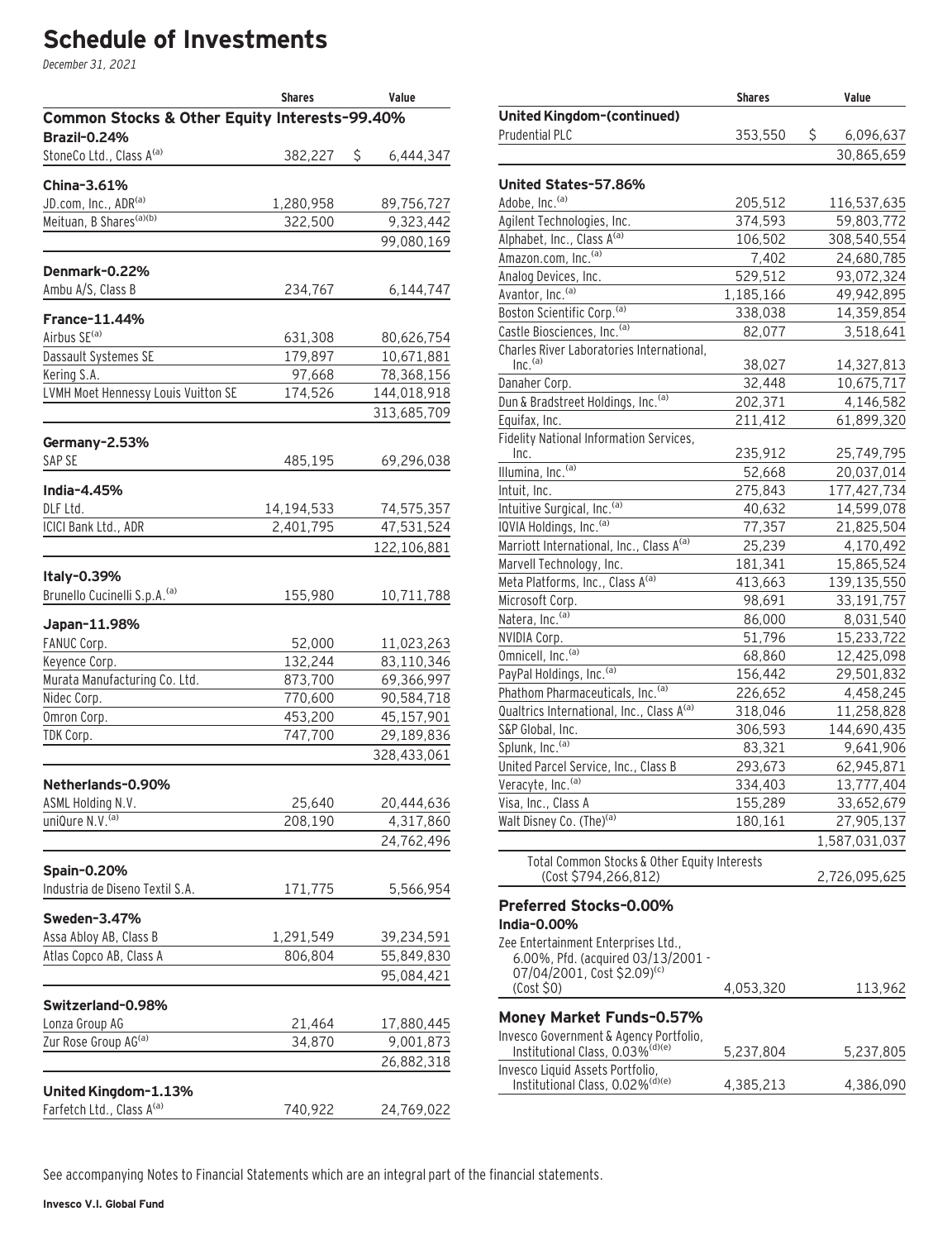|                                              | <b>Shares</b> |              | Value           |
|----------------------------------------------|---------------|--------------|-----------------|
| <b>Money Market Funds-(continued)</b>        |               |              |                 |
| Invesco Treasury Portfolio, Institutional    |               |              |                 |
| Class, 0.01% <sup>(d)(e)</sup>               | 5,986,062     | <sup>S</sup> | 5,986,062       |
| Total Money Market Funds (Cost \$15,609,957) |               |              | 15,609,957      |
| TOTAL INVESTMENTS IN SECURITIES-99.97%       |               |              |                 |
| (Cost \$809.876.769)                         |               |              | 2,741,819,544   |
| OTHER ASSETS LESS LIABILITIES-0.03%          |               |              | 829.640         |
| NET ASSETS-100.00%                           |               |              | \$2,742,649,184 |

Investment Abbreviations:

ADR – American Depositary Receipt Pfd. – Preferred

Notes to Schedule of Investments:

(a) Non-income producing security.<br>(b) Security purchased or received in

Security purchased or received in a transaction exempt from registration under the Securities Act of 1933, as amended (the "1933 Act"). The security may be resold pursuant to an exemption from registration under the 1933 Act, typically to qualified institutional buyers. The value of this security at December 31, 2021 represented less than 1% of the Fund's Net Assets.

(c) Restricted security. The value of this security at December 31, 2021 represented less than 1% of the Fund's Net Assets.

Affiliated issuer. The issuer and/or the Fund is a wholly-owned subsidiary of Invesco Ltd., or is affiliated by having an investment adviser that is under common control of Invesco Ltd. The table below shows the Fund's transactions in, and earnings from, its investments in affiliates for the fiscal year ended December 31, 2021.

|                                                                | Value<br>December 31, 2020 | <b>Purchases</b><br>at Cost | <b>Proceeds</b><br>from Sales | Change in<br><b>Unrealized</b><br>Appreciation | Realized<br>Gain<br>(Loss) | Value<br>December 31, 2021 | <b>Dividend Income</b> |
|----------------------------------------------------------------|----------------------------|-----------------------------|-------------------------------|------------------------------------------------|----------------------------|----------------------------|------------------------|
| <b>Investments in Affiliated Money Market</b><br><b>Funds:</b> |                            |                             |                               |                                                |                            |                            |                        |
| Invesco Government & Agency Portfolio,<br>Institutional Class  | \$1,723,917                | \$92,965,770                | \$ (89,451,882)               |                                                |                            | \$5.237.805                | \$813                  |
| Invesco Liquid Assets Portfolio, Institutional<br>Class        | 1.231.011                  | 66.255.807                  | (63.100.220)                  | 123                                            | (631)                      | 4.386.090                  | 325                    |
| Invesco Treasury Portfolio, Institutional Class                | 1.970.192                  | 106,246,594                 | (102, 230, 724)               |                                                |                            | 5.986.062                  | 348                    |
| Total                                                          | \$4,925,120                | \$265,468,171               | \$(254, 782, 826)             | \$123                                          | \$(631)                    | \$15,609.957               | \$1,486                |

(e) The rate shown is the 7-day SEC standardized yield as of December 31, 2021.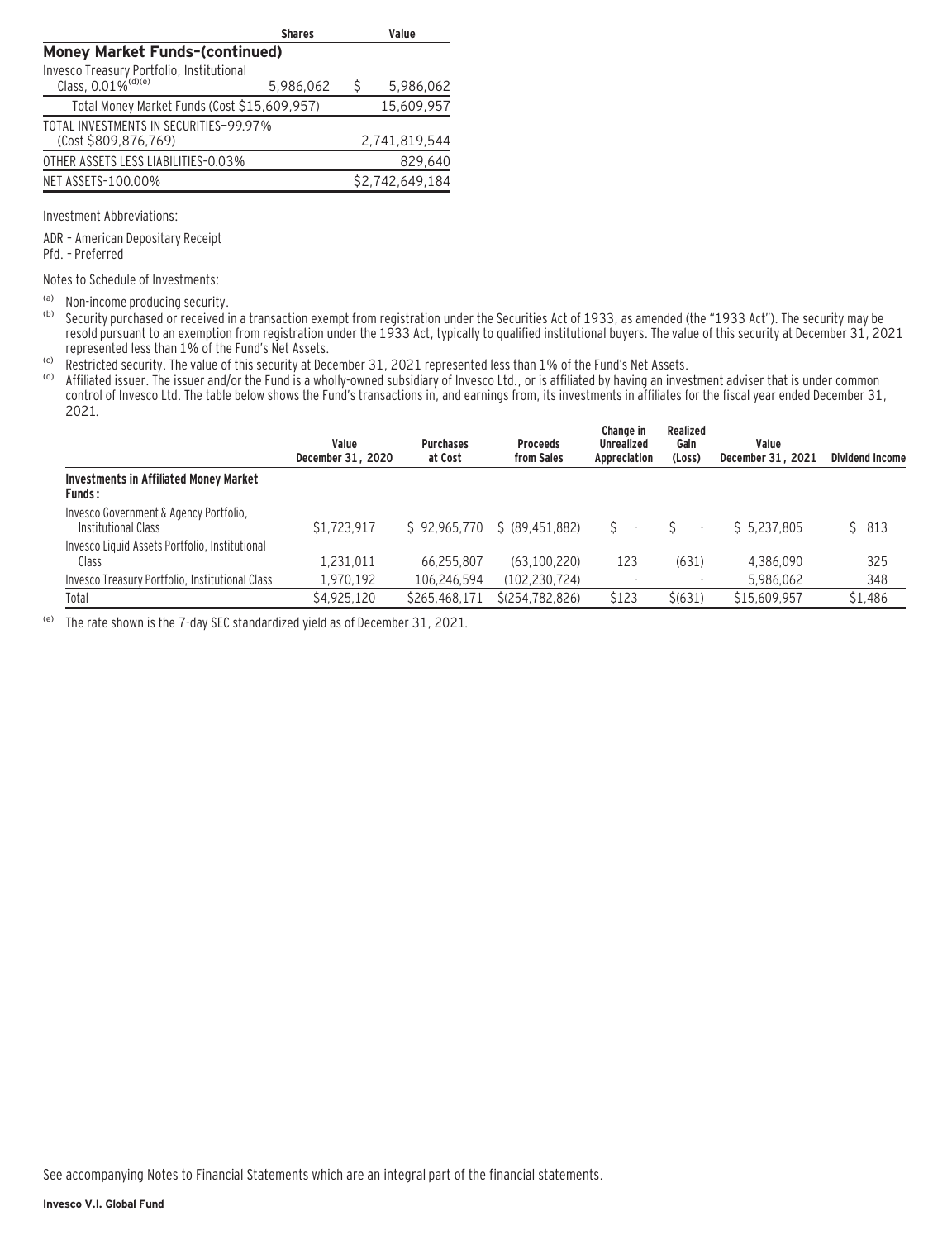# **Statement of Assets and Liabilities**

December 31, 2021

### **Assets:**

| Investments in unaffiliated securities, at value       |                 |
|--------------------------------------------------------|-----------------|
| (Cost \$794,266,812)                                   | \$2,726,209,587 |
| Investments in affiliated money market funds, at value |                 |
| (Cost \$15,609,957)                                    | 15,609,957      |
| Cash                                                   | 134,140         |
| Foreign currencies, at value (Cost \$414,268)          | 410,710         |
| Receivable for:                                        |                 |
| Fund shares sold                                       | 1,897,933       |
| Dividends                                              | 3,948,439       |
| Investment for trustee deferred compensation and       |                 |
| retirement plans                                       | 218,788         |
| Other assets                                           | 11,165          |
| Total assets                                           | 2,748,440,719   |
| Liabilities:                                           |                 |
| Payable for:                                           |                 |
| Fund shares reacquired                                 | 775,907         |
| Accrued foreign taxes                                  | 3,238,506       |
| Accrued fees to affiliates                             | 1,391,572       |
| Accrued other operating expenses                       | 166,762         |
| Trustee deferred compensation and retirement plans     | 218,788         |
| <b>Total liabilities</b>                               | 5,791,535       |
| Net assets applicable to shares outstanding            | \$2,742,649,184 |
|                                                        |                 |

# **Net assets consist of:**

| Shares of beneficial interest | 497.710.467     |
|-------------------------------|-----------------|
| Distributable earnings        | 2.244.938.717   |
|                               | \$2.742.649.184 |

### **Net Assets:**

| Series I  | 1,484,705,766   |
|-----------|-----------------|
| Series II | \$1,257,943,418 |

#### **Shares outstanding, no par value, with an unlimited number of shares authorized:**

| Series I                                |  | 25.949.295 |
|-----------------------------------------|--|------------|
| Series II                               |  | 22.390.489 |
| Series I:<br>Net asset value per share  |  | 57.22      |
| Series II:<br>Net asset value per share |  | 56.18      |

# **Statement of Operations**

For the year ended December 31, 2021

### **Investment income:**

| Dividends (net of foreign withholding taxes of |               |
|------------------------------------------------|---------------|
| \$1,433,166)                                   | \$14,152,447  |
| Dividends from affiliated money market funds   | 1,486         |
| Non-cash dividend income                       | 982,000       |
| Total investment income                        | 15,135,933    |
| <b>Expenses:</b>                               |               |
| Advisory fees                                  | 17,272,006    |
| Administrative services fees                   | 4,551,967     |
| Custodian fees                                 | 72,598        |
| Distribution fees - Series II                  | 3,307,181     |
| Transfer agent fees                            | 118,813       |
| Trustees' and officers' fees and benefits      | 46,419        |
| Professional services fees                     | 183,917       |
| 0ther                                          | (286, 361)    |
| Total expenses                                 | 25,266,540    |
| Less: Fees waived                              | (367, 632)    |
| Net expenses                                   | 24,898,908    |
| Net investment income (loss)                   | (9, 762, 975) |

### **Realized and unrealized gain (loss) from:**

| Net realized gain (loss) from:<br>Unaffiliated investment securities (net of foreign taxes                           |               |
|----------------------------------------------------------------------------------------------------------------------|---------------|
| of \$68)                                                                                                             | 343,320,486   |
| Affiliated investment securities                                                                                     | (631)         |
| Foreign currencies                                                                                                   | 29,913        |
|                                                                                                                      | 343,349,768   |
| Change in net unrealized appreciation (depreciation) of:<br>Unaffiliated investment securities (net of foreign taxes |               |
| of \$3.033.780)                                                                                                      | 71,388,681    |
| Affiliated investment securities                                                                                     | 123           |
| Foreign currencies                                                                                                   | (311, 062)    |
|                                                                                                                      | 71,077,742    |
| Net realized and unrealized gain                                                                                     | 414,427,510   |
| Net increase in net assets resulting from operations                                                                 | \$404.664.535 |
|                                                                                                                      |               |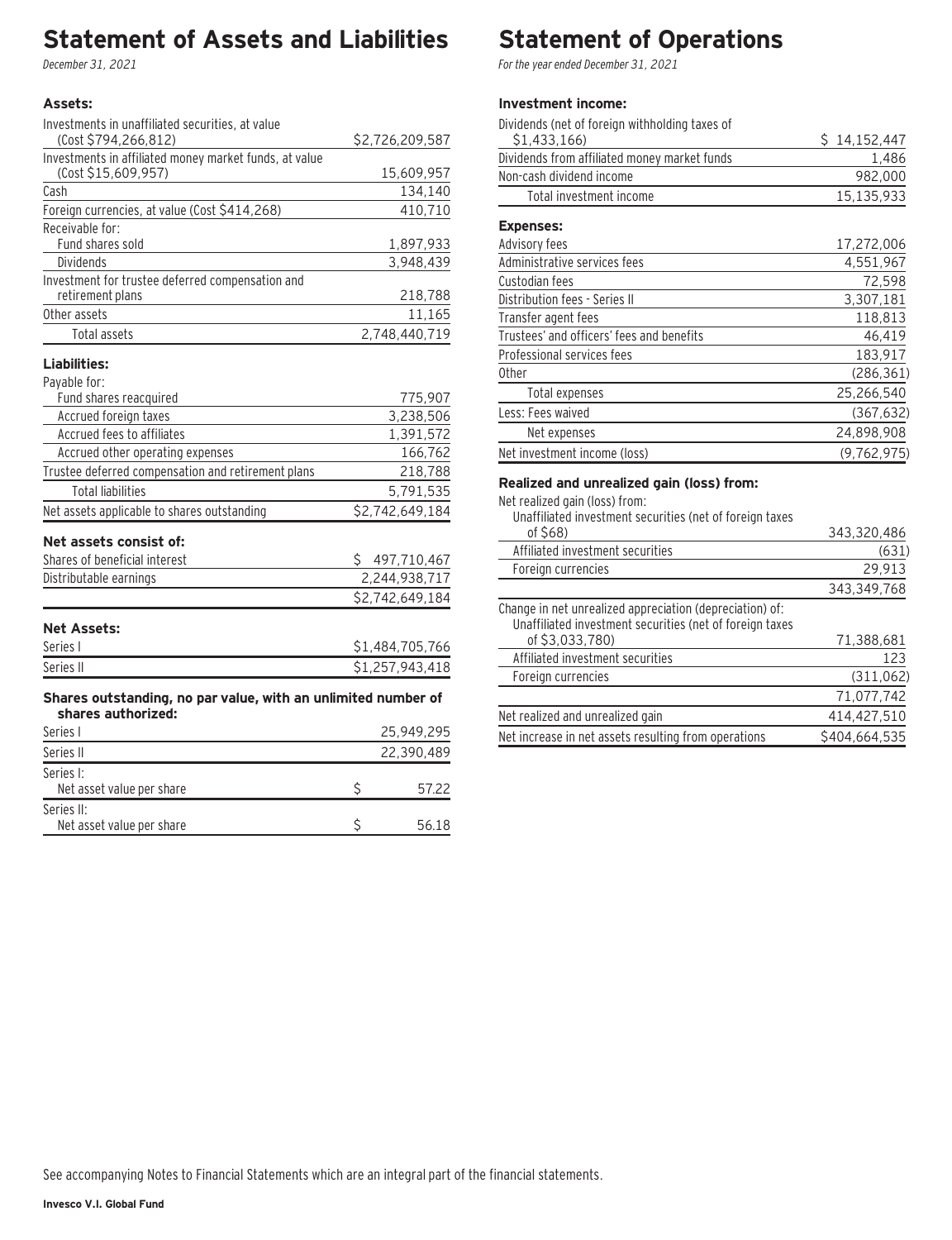# **Statement of Changes in Net Assets**

For the years ended December 31, 2021 and 2020

|                                                                         | 2021              | 2020              |
|-------------------------------------------------------------------------|-------------------|-------------------|
| <b>Operations:</b>                                                      |                   |                   |
| Net investment income (loss)                                            | \$<br>(9,762,975) | (3,076,160)<br>S. |
| Net realized gain                                                       | 343,349,768       | 143,400,974       |
| Change in net unrealized appreciation                                   | 71,077,742        | 454,163,940       |
| Net increase in net assets resulting from operations                    | 404,664,535       | 594,488,754       |
| Distributions to shareholders from distributable earnings:              |                   |                   |
| Series I                                                                | (74, 843, 220)    | (54, 374, 979)    |
| Series II                                                               | (64,990,704)      | (46, 721, 722)    |
| Total distributions from distributable earnings                         | (139, 833, 924)   | (101, 096, 701)   |
| <b>Share transactions-net:</b>                                          |                   |                   |
| Series I                                                                | (91, 025, 858)    | (164, 348, 638)   |
| Series II                                                               | (192, 722, 461)   | (89, 155, 546)    |
| Net increase (decrease) in net assets resulting from share transactions | (283, 748, 319)   | (253, 504, 184)   |
| Net increase (decrease) in net assets                                   | (18, 917, 708)    | 239,887,869       |
| Net assets:                                                             |                   |                   |
| Beginning of year                                                       | 2,761,566,892     | 2,521,679,023     |
| End of year                                                             | \$2,742,649,184   | \$2,761,566,892   |

See accompanying Notes to Financial Statements which are an integral part of the financial statements.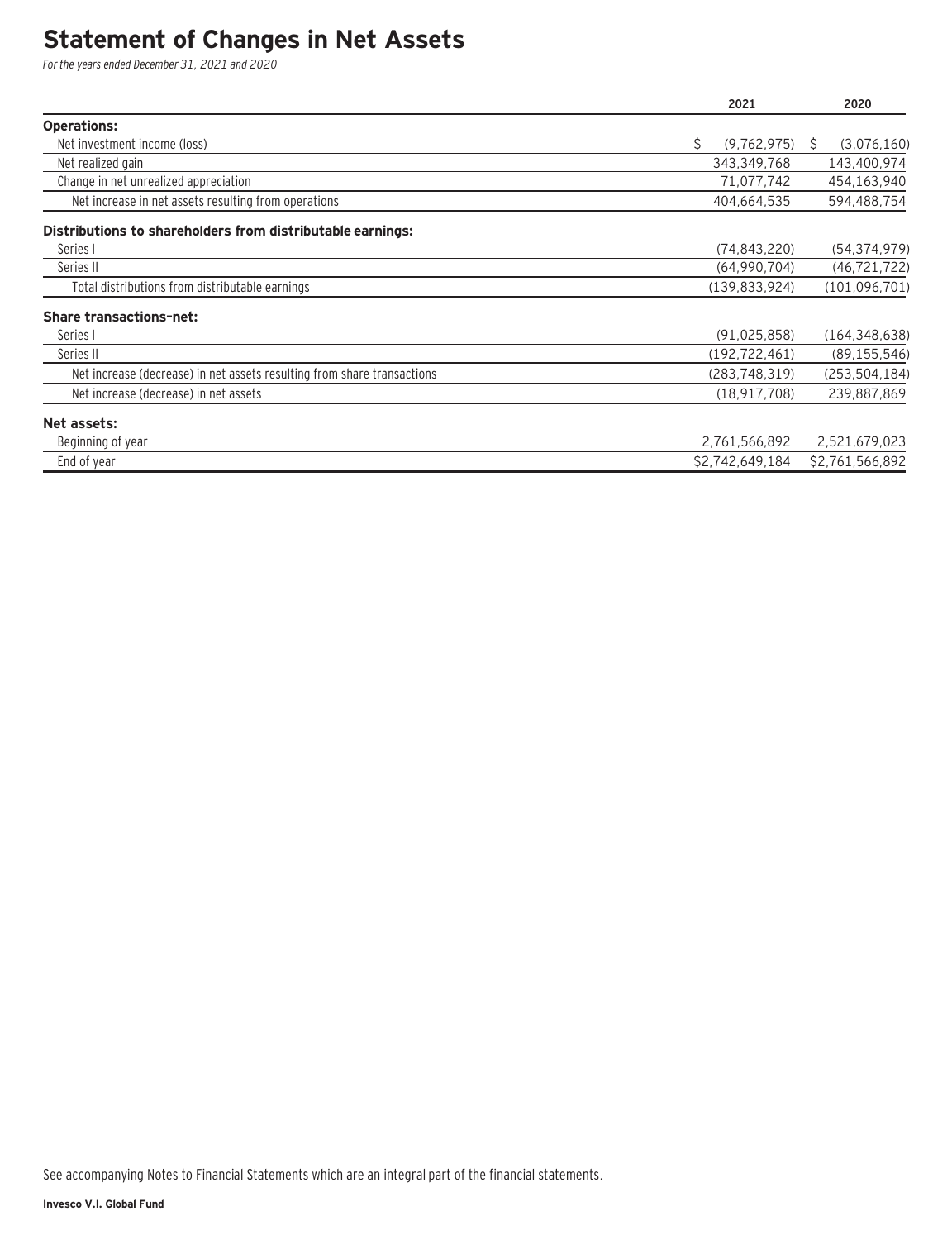# **Financial Highlights**

The following schedule presents financial highlights for a share of the Fund outstanding throughout the periods indicated.

|                     | Net asset<br>value,<br>beginning<br>of period | <b>Net</b><br>investment<br>income<br>$(logs)$ <sup>(a)</sup> | Net gains<br>(losses)<br>on securities<br>(both<br>realized and<br>unrealized) | <b>Total from</b><br>investment<br>operations | <b>Dividends</b><br>from net<br>investment<br>income | <b>Distributions</b><br>from net<br>realized<br>gains | Total<br>distributions | Net asset<br>value, end<br>of period | Total<br>return <sup>(b)</sup> | Net assets.<br>end of period<br>(000's omitted) | Ratio of<br>expenses<br>to average<br>net assets<br>with fee waivers<br>and/or<br>expenses<br>absorbed | Ratio of<br>expenses<br>to average net<br>assets without<br>fee waivers<br>and/or<br>expenses<br>absorbed <sup>(c)</sup> | Ratio of net<br>investment<br>income<br>(loss)<br>to average<br>net assets | Portfolio<br>turnover <sup>(d)</sup> |
|---------------------|-----------------------------------------------|---------------------------------------------------------------|--------------------------------------------------------------------------------|-----------------------------------------------|------------------------------------------------------|-------------------------------------------------------|------------------------|--------------------------------------|--------------------------------|-------------------------------------------------|--------------------------------------------------------------------------------------------------------|--------------------------------------------------------------------------------------------------------------------------|----------------------------------------------------------------------------|--------------------------------------|
| Series I            |                                               |                                                               |                                                                                |                                               |                                                      |                                                       |                        |                                      |                                |                                                 |                                                                                                        |                                                                                                                          |                                                                            |                                      |
| Year ended 12/31/21 | \$52.12                                       | $\zeta(0.13)$                                                 | \$8.23                                                                         | \$8.10                                        | Ŝ.<br>$\overline{\phantom{a}}$                       | \$(3.00)                                              | \$(3.00)               | \$57.22                              | 15.49%                         | \$1.484.706                                     | 0.77%                                                                                                  | 0.78%                                                                                                                    | (0.23)%                                                                    | 7%                                   |
| Year ended 12/31/20 | 42.55                                         | (0.01)                                                        | 11.51                                                                          | 11.50                                         | (0.31)                                               | (1.62)                                                | (1.93)                 | 52.12                                | 27.64                          | 1.438.773                                       | 0.77                                                                                                   | 0.81                                                                                                                     | (0.01)                                                                     | 13                                   |
| Year ended 12/31/19 | 38.00                                         | 0.29                                                          | 11.03                                                                          | 11.32                                         | (0.40)                                               | (6.37)                                                | (6.77)                 | 42.55                                | 31.79                          | 1,334,573                                       | 0.77                                                                                                   | 0.80                                                                                                                     | 0.70                                                                       | 23                                   |
| Year ended 12/31/18 | 47.42                                         | 0.37                                                          | (5.99)                                                                         | (5.62)                                        | (0.47)                                               | (3.33)                                                | (3.80)                 | 38.00                                | (13.18)                        | 1.160.317                                       | 0.78                                                                                                   | 0.78                                                                                                                     | 0.81                                                                       | 16                                   |
| Year ended 12/31/17 | 35.02                                         | 0.29                                                          | 12.50                                                                          | 12.79                                         | (0.39)                                               | $\overline{\phantom{0}}$                              | (0.39)                 | 47.42                                | 36.66                          | 1,479,034                                       | 0.76                                                                                                   | 0.76                                                                                                                     | 0.69                                                                       | 9                                    |
| Series II           |                                               |                                                               |                                                                                |                                               |                                                      |                                                       |                        |                                      |                                |                                                 |                                                                                                        |                                                                                                                          |                                                                            |                                      |
| Year ended 12/31/21 | 51.36                                         | (0.27)                                                        | 8.09                                                                           | 7.82                                          | $\overline{\phantom{a}}$                             | (3.00)                                                | (3.00)                 | 56.18                                | 15.17                          | 1.257.943                                       | 1.02                                                                                                   | 1.03                                                                                                                     | (0.48)                                                                     |                                      |
| Year ended 12/31/20 | 41.95                                         | (0.11)                                                        | 11.34                                                                          | 11.23                                         | (0.20)                                               | (1.62)                                                | (1.82)                 | 51.36                                | 27.34                          | 1,322,794                                       | 1.02                                                                                                   | 1.06                                                                                                                     | (0.26)                                                                     | 13                                   |
| Year ended 12/31/19 | 37.53                                         | 0.18                                                          | 10.89                                                                          | 11.07                                         | (0.28)                                               | (6.37)                                                | (6.65)                 | 41.95                                | 31.45                          | 1,187,107                                       | 1.02                                                                                                   | 1.04                                                                                                                     | 0.45                                                                       | 23                                   |
| Year ended 12/31/18 | 46.88                                         | 0.26                                                          | (5.92)                                                                         | (5.66)                                        | (0.36)                                               | (3.33)                                                | (3.69)                 | 37.53                                | (13.39)                        | 911.848                                         | 1.03                                                                                                   | 1.03                                                                                                                     | 0.56                                                                       | 16                                   |
| Year ended 12/31/17 | 34.64                                         | 0.18                                                          | 12.36                                                                          | 12.54                                         | (0.30)                                               |                                                       | (0.30)                 | 46.88                                | 36.32                          | 1,309,590                                       | 1.01                                                                                                   | 1.01                                                                                                                     | 0.43                                                                       | 9                                    |

(a) Calculated using average shares outstanding.<br>(b) Includes adjustments in accordance with accounting principles generally accepted in the United States of America and as such, the net asset value for financial reporting the returns based upon those net asset values may differ from the net asset value and returns for shareholder transactions. Total returns are not annualized for periods less than one very if applicable, and do not reflect charges assessed in connection with a variable product, which if included would reduce total returns.<br>
(c) Does not include indirect expenses from affiliated fund fees and expenses of

See accompanying Notes to Financial Statements which are an integral part of the financial statements.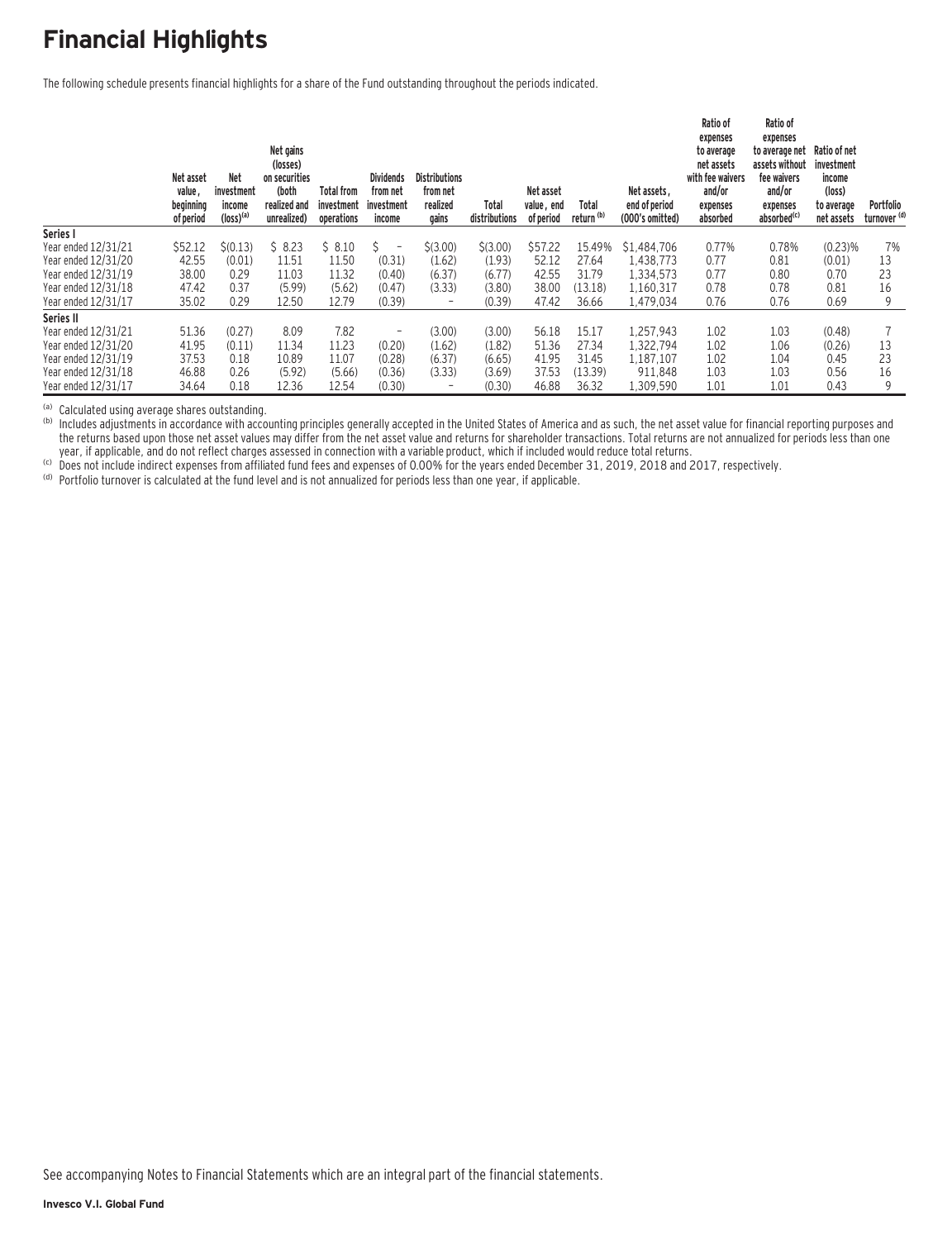# **Notes to Financial Statements**

December 31, 2021

#### **NOTE 1—Significant Accounting Policies**

Invesco V.I. Global Fund, formerly Invesco Oppenheimer V.I. Global Fund (the "Fund") is a series portfolio of AIM Variable Insurance Funds (Invesco Variable Insurance Funds) (the "Trust"). The Trust is a Delaware statutory trust registered under the Investment Company Act of 1940, as amended (the "1940 Act"), as an open-end series management investment company. Information presented in these financial statements pertains only to the Fund. Matters affecting the Fund or each class will be voted on exclusively by the shareholders of the Fund or each class. Current Securities and Exchange Commission ("SEC") guidance, however, requires participating insurance companies offering separate accounts to vote shares proportionally in accordance with the instructions of the contract owners whose investments are funded by shares of each Fund or class.

The Fund's investment objective is to seek capital appreciation.

The Fund currently offers two classes of shares, Series I and Series II, both of which are offered to insurance company separate accounts funding variable annuity contracts and variable life insurance policies ("variable products").

The Fund is an investment company and accordingly follows the investment company accounting and reporting guidance in accordance with Financial Accounting Standards Board Accounting Standards Codification Topic 946, Financial Services – Investment Companies.

The following is a summary of the significant accounting policies followed by the Fund in the preparation of its financial statements.

A. Security Valuations - Securities, including restricted securities, are valued according to the following policy.

A security listed or traded on an exchange (except convertible securities) is valued at its last sales price or official closing price as of the close of the customary trading session on the exchange where the security is principally traded, or lacking any sales or official closing price on a particular day, the security may be valued at the closing bid price on that day. Securities traded in the over-the-counter market are valued based on prices furnished by independent pricing services or market makers. When such securities are valued by an independent pricing service they may be considered fair valued. Futures contracts are valued at the final settlement price set by an exchange on which they are principally traded. Listed options are valued at the mean between the last bid and asked prices from the exchange on which they are principally traded. Options not listed on an exchange are valued by an independent source at the mean between the last bid and asked prices. For purposes of determining net asset value ("NAV") per share, futures and option contracts generally are valued 15 minutes after the close of the customary trading session of the New York Stock Exchange ("NYSE").

Investments in open-end and closed-end registered investment companies that do not trade on an exchange are valued at the end-of-day net asset value per share. Investments in open-end and closed-end registered investment companies that trade on an exchange are valued at the last sales price or official closing price as of the close of the customary trading session on the exchange where the security is principally traded.

Debt obligations (including convertible securities) and unlisted equities are fair valued using an evaluated quote provided by an independent pricing service. Evaluated quotes provided by the pricing service may be determined without exclusive reliance on quoted prices, and may reflect appropriate factors such as institution-size trading in similar groups of securities, developments related to specific securities, dividend rate (for unlisted equities), yield (for debt obligations), quality, type of issue, coupon rate (for debt obligations), maturity (for debt obligations), individual trading characteristics and other market data. Pricing services generally value debt obligations assuming orderly transactions of institutional round lot size, but a fund may hold or transact in the same securities in smaller, odd lot sizes. Odd lots often trade at lower prices than institutional round lots. Debt obligations are subject to interest rate and credit risks. In addition, all debt obligations involve some risk of default with respect to interest and/or principal payments.

Foreign securities' (including foreign exchange contracts) prices are converted into U.S. dollar amounts using the applicable exchange rates as of the close of the NYSE. If market quotations are available and reliable for foreign exchange-traded equity securities, the securities will be valued at the market quotations. Because trading hours for certain foreign securities end before the close of the NYSE, closing market quotations may become unreliable. If between the time trading ends on a particular security and the close of the customary trading session on the NYSE, events occur that the investment adviser determines are significant and make the closing price unreliable, the Fund may fair value the security. If the event is likely to have affected the closing price of the security, the security will be valued at fair value in good faith using procedures approved by the Board of Trustees. Adjustments to closing prices to reflect fair value may also be based on a screening process of an independent pricing service to indicate the degree of certainty, based on historical data, that the closing price in the principal market where a foreign security trades is not the current value as of the close of the NYSE. Foreign securities' prices meeting the approved degree of certainty that the price is not reflective of current value will be priced at the indication of fair value from the independent pricing service. Multiple factors may be considered by the independent pricing service in determining adjustments to reflect fair value and may include information relating to sector indices, American Depositary Receipts and domestic and foreign index futures. Foreign securities may have additional risks including exchange rate changes, potential for sharply devalued currencies and high inflation, political and economic upheaval, the relative lack of issuer information, relatively low market liquidity and the potential lack of strict financial and accounting controls and standards.

Securities for which market prices are not provided by any of the above methods may be valued based upon quotes furnished by independent sources. The last bid price may be used to value equity securities. The mean between the last bid and asked prices is used to value debt obligations, including corporate loans.

Securities for which market quotations are not readily available or became unreliable are valued at fair value as determined in good faith by or under the supervision of the Trust's officers following procedures approved by the Board of Trustees. Issuer specific events, market trends, bid/asked quotes of brokers and information providers and other market data may be reviewed in the course of making a good faith determination of a security's fair value.

The Fund may invest in securities that are subject to interest rate risk, meaning the risk that the prices will generally fall as interest rates rise and, conversely, the prices will generally rise as interest rates fall. Specific securities differ in their sensitivity to changes in interest rates depending on their individual characteristics. Changes in interest rates may result in increased market volatility, which may affect the value and/or liquidity of certain Fund investments.

Valuations change in response to many factors including the historical and prospective earnings of the issuer, the value of the issuer's assets, general market conditions which are not specifically related to the particular issuer, such as real or perceived adverse economic conditions, changes in the general outlook for revenues or corporate earnings, changes in interest or currency rates, regional or global instability, natural or environmental disasters, widespread disease or other public health issues, war, acts of terrorism or adverse investor sentiment generally and market liquidity. Because of the inherent uncertainties of valuation, the values reflected in the financial statements may materially differ from the value received upon actual sale of those investments.

**B. Securities Transactions and Investment Income** - Securities transactions are accounted for on a trade date basis. Realized gains or losses on sales are computed on the basis of specific identification of the securities sold. Interest income (net of withholding tax, if any) is recorded on an accrual basis from settlement date and includes coupon interest and amortization of premium and accretion of discount on debt securities as applicable. Dividend income (net of withholding tax, if any) is recorded on the ex-dividend date.

The Fund may periodically participate in litigation related to Fund investments. As such, the Fund may receive proceeds from litigation settlements. Any proceeds received are included in the Statement of Operations as realized gain (loss) for investments no longer held and as unrealized gain (loss) for investments still held.

Brokerage commissions and mark ups are considered transaction costs and are recorded as an increase to the cost basis of securities purchased and/or a reduction of proceeds on a sale of securities. Such transaction costs are included in the determination of net realized and unrealized gain (loss) from investment securities reported in the Statement of Operations and the Statement of Changes in Net Assets and the net realized and unrealized gains (losses) on securities per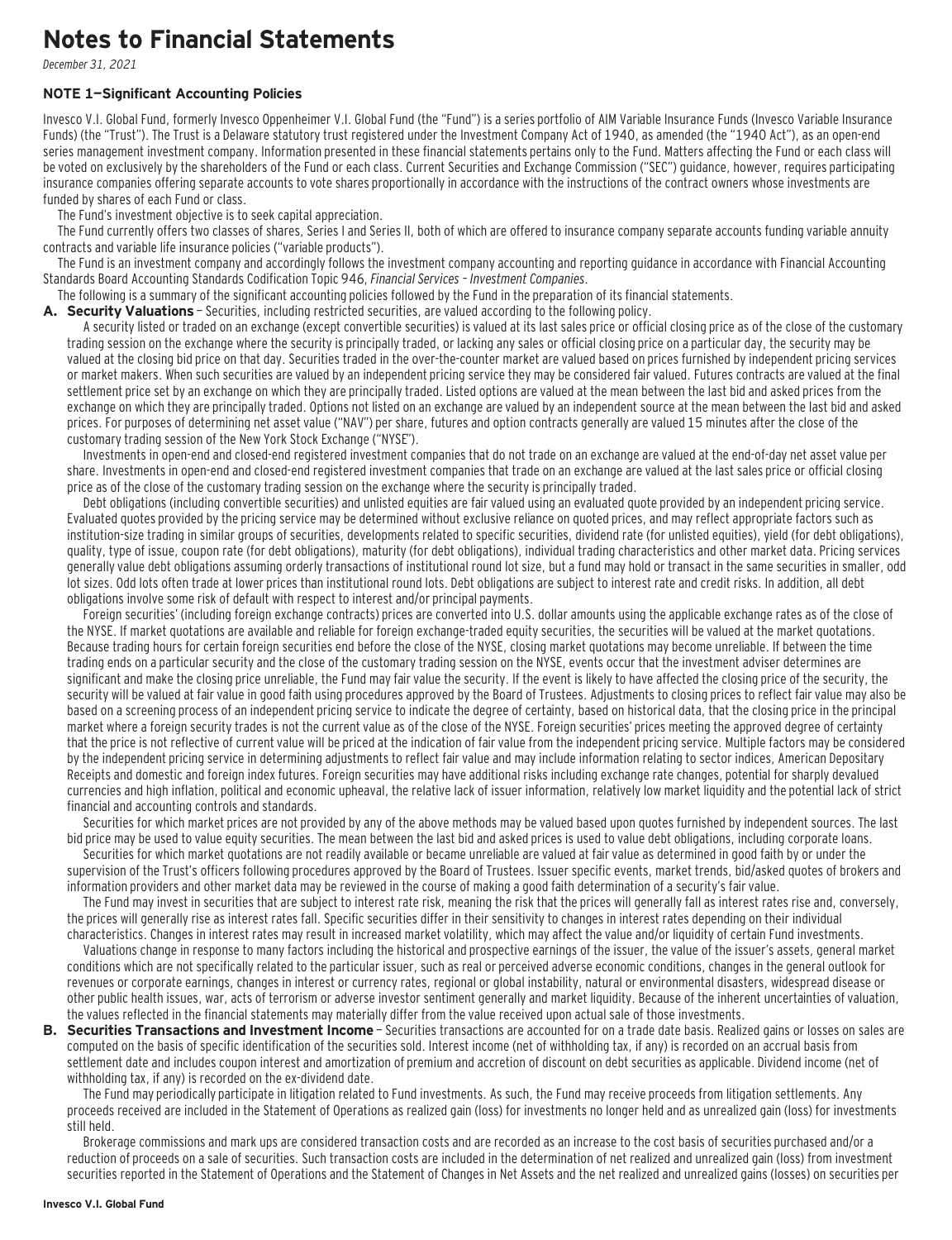share in the Financial Highlights. Transaction costs are included in the calculation of the Fund's net asset value and, accordingly, they reduce the Fund's total returns. These transaction costs are not considered operating expenses and are not reflected in net investment income reported in the Statement of Operations and the Statement of Changes in Net Assets, or the net investment income per share and the ratios of expenses and net investment income reported in the Financial Highlights, nor are they limited by any expense limitation arrangements between the Fund and the investment adviser.

- The Fund allocates income and realized and unrealized capital gains and losses to a class based on the relative net assets of each class. **C. Country Determination** — For the purposes of making investment selection decisions and presentation in the Schedule of Investments, the investment adviser may determine the country in which an issuer is located and/or credit risk exposure based on various factors. These factors include the laws of the country under which the issuer is organized, where the issuer maintains a principal office, the country in which the issuer derives 50% or more of its total revenues and the country that has the primary market for the issuer's securities, as well as other criteria. Among the other criteria that may be evaluated for making this determination are the country in which the issuer maintains 50% or more of its assets, the type of security, financial guarantees and enhancements, the nature of the collateral and the sponsor organization. Country of issuer and/or credit risk exposure has been determined to be the United States of America, unless otherwise noted.
- **D. Distributions**  Distributions from net investment income and net realized capital gain, if any, are generally declared and paid to separate accounts of participating insurance companies annually and recorded on the ex-dividend date.
- **E. Federal Income Taxes** The Fund intends to comply with the requirements of Subchapter M of the Internal Revenue Code of 1986, as amended (the "Internal Revenue Code"), necessary to qualify as a regulated investment company and to distribute substantially all of the Fund's taxable earnings to shareholders. As such, the Fund will not be subject to federal income taxes on otherwise taxable income (including net realized capital gain) that is distributed to shareholders. Therefore, no provision for federal income taxes is recorded in the financial statements.

The Fund recognizes the tax benefits of uncertain tax positions only when the position is more likely than not to be sustained. Management has analyzed the Fund's uncertain tax positions and concluded that no liability for unrecognized tax benefits should be recorded related to uncertain tax positions. Management is not aware of any tax positions for which it is reasonably possible that the total amounts of unrecognized tax benefits will change materially in the next 12 months. The Fund files tax returns in the U.S. Federal jurisdiction and certain other jurisdictions. Generally, the Fund is subject to examinations by such taxing authorities for up to three years after the filing of the return for the tax period.

- **F. Expenses**  Fees provided for under the Rule 12b-1 plan of a particular class of the Fund and which are directly attributable to that class are charged to the operations of such class. All other expenses are allocated among the classes based on relative net assets.
- **G. Accounting Estimates** The preparation of financial statements in conformity with accounting principles generally accepted in the United States of America ("GAAP") requires management to make estimates and assumptions that affect the reported amounts of assets and liabilities at the date of the financial statements and the reported amounts of revenues and expenses during the reporting period including estimates and assumptions related to taxation. Actual results could differ from those estimates by a significant amount. In addition, the Fund monitors for material events or transactions that may occur or become known after the period-end date and before the date the financial statements are released to print.
- **H. Indemnifications**  Under the Trust's organizational documents, each Trustee, officer, employee or other agent of the Trust is indemnified against certain liabilities that may arise out of the performance of their duties to the Fund. Additionally, in the normal course of business, the Fund enters into contracts, including the Fund's servicing agreements, that contain a variety of indemnification clauses. The Fund's maximum exposure under these arrangements is unknown as this would involve future claims that may be made against the Fund that have not yet occurred. The risk of material loss as a result of such indemnification claims is considered remote.
- **I. Foreign Currency Translations**  Foreign currency is valued at the close of the NYSE based on quotations posted by banks and major currency dealers. Portfolio securities and other assets and liabilities denominated in foreign currencies are translated into U.S. dollar amounts at the date of valuation. Purchases and sales of portfolio securities (net of foreign taxes withheld on disposition) and income items denominated in foreign currencies are translated into U.S. dollar amounts on the respective dates of such transactions. The Fund does not separately account for the portion of the results of operations resulting from changes in foreign exchange rates on investments and the fluctuations arising from changes in market prices of securities held. The combined results of changes in foreign exchange rates and the fluctuation of market prices on investments (net of estimated foreign tax withholding) are included with the net realized and unrealized gain or loss from investments in the Statement of Operations. Reported net realized foreign currency gains or losses arise from (1) sales of foreign currencies, (2) currency gains or losses realized between the trade and settlement dates on securities transactions, and (3) the difference between the amounts of dividends, interest, and foreign withholding taxes recorded on the Fund's books and the U.S. dollar equivalent of the amounts actually received or paid. Net unrealized foreign currency gains and losses arise from changes in the fair values of assets and liabilities, other than investments in securities at fiscal period end, resulting from changes in exchange rates.

The Fund may invest in foreign securities, which may be subject to foreign taxes on income, gains on investments or currency repatriation, a portion of which may be recoverable. Foreign taxes, if any, are recorded based on the tax regulations and rates that exist in the foreign markets in which the Fund invests and are shown in the Statement of Operations.

**J. COVID-19 Risk** - The COVID-19 strain of coronavirus has resulted in instances of market closures and dislocations, extreme volatility, liquidity constraints and increased trading costs. Efforts to contain its spread have resulted in travel restrictions, disruptions of healthcare systems, business operations and supply chains, layoffs, lower consumer demand, and defaults, among other significant economic impacts that have disrupted global economic activity across many industries. Such economic impacts may exacerbate other pre-existing political, social and economic risks locally or globally. The ongoing effects of COVID-19 are unpredictable and may result in significant and prolonged effects on the Fund's performance.

### **NOTE 2—Advisory Fees and Other Fees Paid to Affiliates**

The Trust has entered into a master investment advisory agreement with Invesco Advisers, Inc. (the "Adviser" or "Invesco"). Under the terms of the investment advisory agreement, the Fund accrues daily and pays monthly an advisory fee to the Adviser based on the annual rate of the Fund's average daily net assets as follows:

| Average Daily Net Assets* | Rate   |
|---------------------------|--------|
| Up to \$200 million       | 0.750% |
| Next \$200 million        | 0.720% |
| Next \$200 million        | 0.690% |
| Next \$200 million        | 0.660% |
| Next \$4.2 billion        | 0.600% |
| Over \$5 billion          | 0.580% |

The advisory fee paid by the Fund shall be reduced by any amounts paid by the Fund under the administrative services agreement with the Adviser.

For the year ended December 31, 2021, the effective advisory fee rate incurred by the Fund was 0.62%.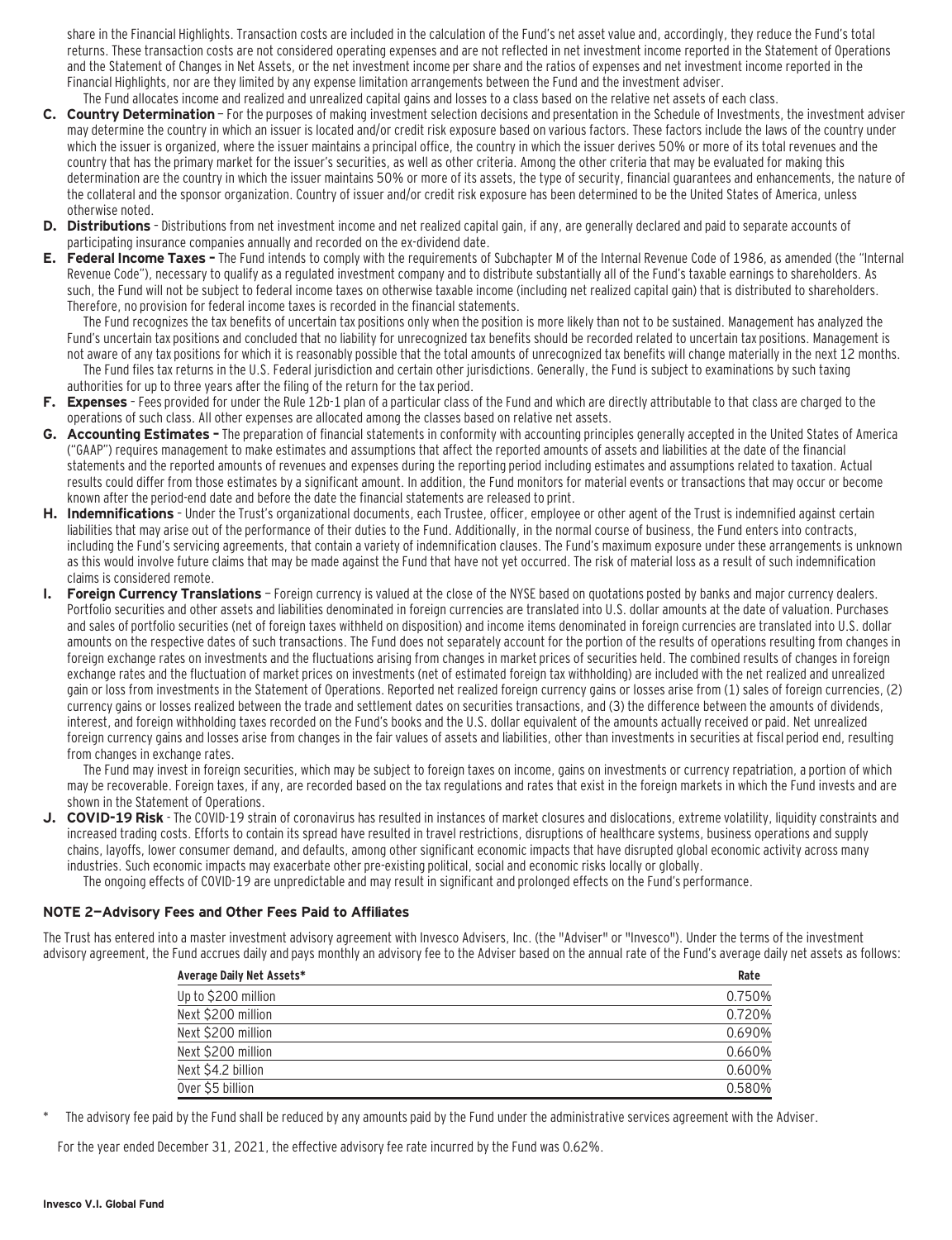Under the terms of a master sub-advisory agreement between the Adviser and each of Invesco Asset Management Deutschland GmbH, Invesco Asset Management Limited, Invesco Asset Management (Japan) Limited, Invesco Hong Kong Limited, Invesco Senior Secured Management, Inc. and Invesco Canada Ltd. and separate sub-advisory agreements with Invesco Capital Management LLC and Invesco Asset Management (India) Private Limited (collectively, the "Affiliated Sub-Advisers") the Adviser, not the Fund, will pay 40% of the fees paid to the Adviser to any such Affiliated Sub-Adviser(s) that provide(s) discretionary investment management services to the Fund based on the percentage of assets allocated to such Affiliated Sub-Adviser(s). Invesco has also entered into a sub-advisory agreement with OppenheimerFunds, Inc. to provide discretionary management services to the Fund.

The Adviser has contractually agreed, through at least April 30, 2022, to waive advisory fees and/or reimburse expenses of all shares to the extent necessary to limit total annual fund operating expenses after fee waiver and/or expense reimbursement excluding certain items discussed below) of Series I shares to 0.77% and Series II shares to 1.02% of the Fund's average daily net assets (the "expense limits"). Effective May 1, 2022 through June 30, 2022, the Adviser has contractually agreed to waive advisory fees and/or reimburse expenses of all shares to the extent necessary to limit total annual fund operating expenses after fee waiver and/or expense reimbursement of Series I shares to 2.25% and Series II shares to 2.50% of the Fund's average daily net asset. In determining the Adviser's obligation to waive advisory fees and/or reimburse expenses, the following expenses are not taken into account, and could cause the total annual fund operating expenses after fee waiver and/or expense reimbursement to exceed the numbers reflected above: (1) interest; (2) taxes; (3) dividend expense on short sales; (4) extraordinary or non-routine items, including litigation expenses; and (5) expenses that the Fund has incurred but did not actually pay because of an expense offset arrangement. Unless Invesco continues the fee waiver agreement, it will terminate on June 30, 2022. During its term, the fee waiver agreement cannot be terminated or amended to increase the expense limits or reduce the advisory fee waiver without approval of the Board of Trustees.

Further, the Adviser has contractually agreed, through at least June 30, 2023, to waive the advisory fee payable by the Fund in an amount equal to 100% of the net advisory fees the Adviser receives from the affiliated money market funds on investments by the Fund of uninvested cash in such affiliated money market funds. For the year ended December 31, 2021, the Adviser waived advisory fees of \$367,632.

The Trust has entered into a master administrative services agreement with Invesco pursuant to which the Fund has agreed to pay Invesco a fee for costs incurred in providing accounting services and fund administrative services to the Fund and to reimburse Invesco for fees paid to insurance companies that have agreed to provide certain administrative services to the Fund. These administrative services provided by the insurance companies may include, among other things: maintenance of master accounts with the Fund; tracking, recording and transmitting net purchase and redemption orders for Fund shares; maintaining and preserving records related to the purchase, redemption and other account activity of variable product owners; distributing copies of Fund documents such as prospectuses, proxy materials and periodic reports, to variable product owners, and responding to inquiries from variable product owners about the Fund. Pursuant to such agreement, for the year ended December 31, 2021, Invesco was paid \$393,187 for accounting and fund administrative services and was reimbursed \$4,158,780 for fees paid to insurance companies. Invesco has entered into a sub-administration agreement whereby State Street Bank and Trust Company ("SSB") serves as fund accountant and provides certain administrative services to the Fund. Pursuant to a custody agreement with the Trust on behalf of the Fund, SSB also serves as the Fund's custodian.

The Trust has entered into a transfer agency and service agreement with Invesco Investment Services, Inc. ("IIS") pursuant to which the Fund has agreed to pay IIS a fee for providing transfer agency and shareholder services to the Fund and reimburse IIS for certain expenses incurred by IIS in the course of providing such services. For the year ended December 31, 2021, expenses incurred under the agreement are shown in the Statement of Operations as Transfer agent fees.

The Trust has entered into a master distribution agreement with Invesco Distributors, Inc. ("IDI") to serve as the distributor for the Fund. The Trust has adopted a plan pursuant to Rule 12b-1 under the 1940 Act with respect to the Fund's Series II shares (the "Plan"). The Fund, pursuant to the Plan, pays IDI compensation at the annual rate of 0.25% of the Fund's average daily net assets of Series II shares. The fees are accrued daily and paid monthly. Of the Plan payments, up to 0.25% of the average daily net assets of the Series II shares may be paid to insurance companies who furnish continuing personal shareholder services to customers who purchase and own Series II shares of the Fund. For the year ended December 31, 2021, expenses incurred under the Plan are detailed in the Statement of Operations as Distribution fees.

For the year ended December 31, 2021, the Fund incurred \$1,523 in brokerage commissions with Invesco Capital Markets, Inc., an affiliate of the Adviser and IDI, for portfolio transactions executed on behalf of the Fund.

Certain officers and trustees of the Trust are officers and directors of the Adviser, IIS and/or IDI.

### **NOTE 3—Additional Valuation Information**

GAAP defines fair value as the price that would be received to sell an asset or paid to transfer a liability in an orderly transaction between market participants at the measurement date, under current market conditions. GAAP establishes a hierarchy that prioritizes the inputs to valuation methods, giving the highest priority to readily available unadjusted quoted prices in an active market for identical assets (Level 1) and the lowest priority to significant unobservable inputs (Level 3), generally when market prices are not readily available or are unreliable. Based on the valuation inputs, the securities or other investments are tiered into one of three levels. Changes in valuation methods may result in transfers in or out of an investment's assigned level:

- Level 1 Prices are determined using quoted prices in an active market for identical assets.
- Level 2 Prices are determined using other significant observable inputs. Observable inputs are inputs that other market participants may use in pricing a security. These may include quoted prices for similar securities, interest rates, prepayment speeds, credit risk, yield curves, loss severities, default rates, discount rates, volatilities and others.
- Level 3 Prices are determined using significant unobservable inputs. In situations where quoted prices or observable inputs are unavailable (for example, when there is little or no market activity for an investment at the end of the period), unobservable inputs may be used. Unobservable inputs reflect the Fund's own assumptions about the factors market participants would use in determining fair value of the securities or instruments and would be based on the best available information.

The following is a summary of the tiered valuation input levels, as of December 31, 2021. The level assigned to the securities valuations may not be an indication of the risk or liquidity associated with investing in those securities. Because of the inherent uncertainties of valuation, the values reflected in the financial statements may materially differ from the value received upon actual sale of those investments.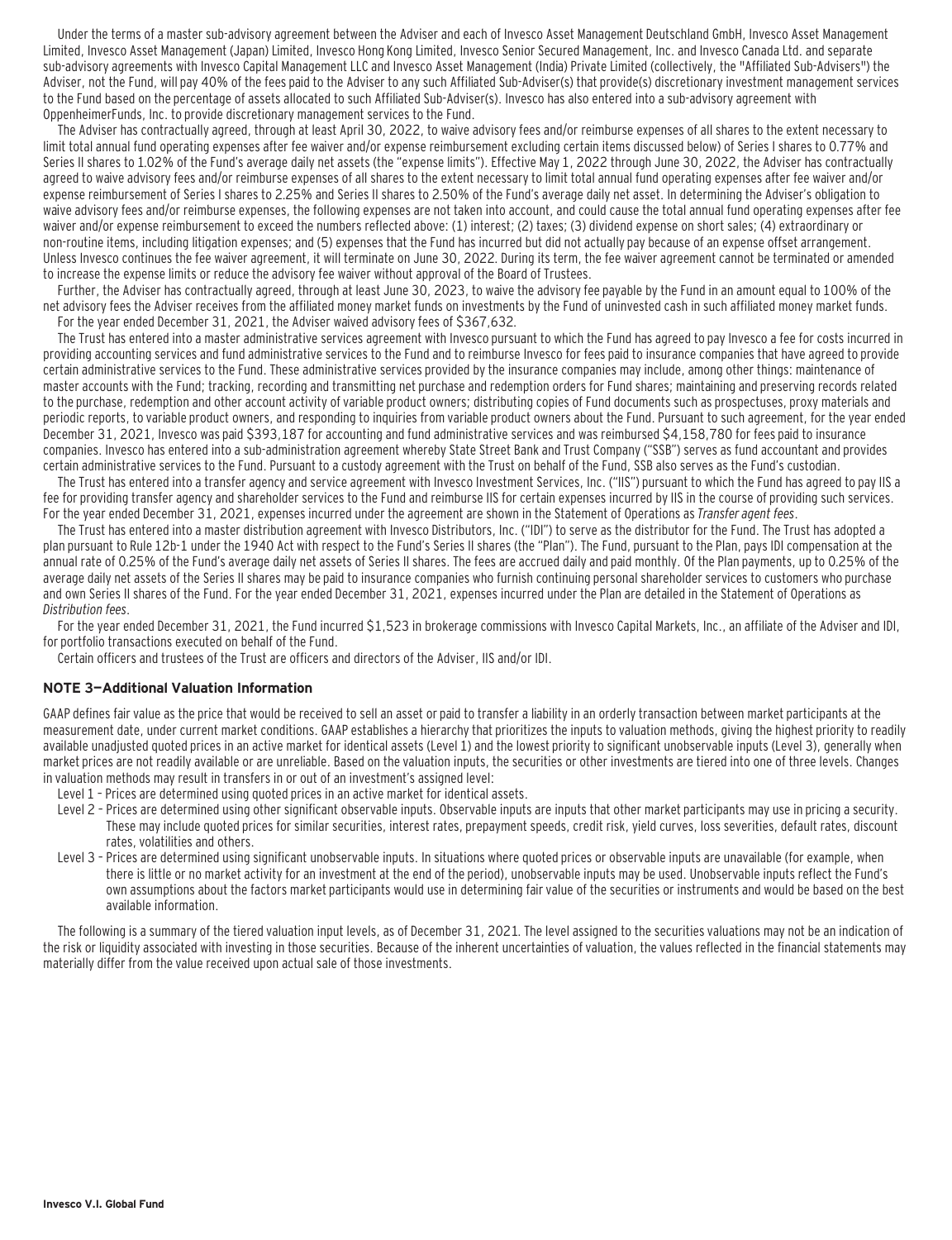|                                  | Level 1         |                          | Level <sub>2</sub> | Level 3 | <b>Total</b>    |
|----------------------------------|-----------------|--------------------------|--------------------|---------|-----------------|
| <b>Investments in Securities</b> |                 |                          |                    |         |                 |
| <b>Brazil</b>                    | \$<br>6,444,347 |                          | \$                 | \$-     | Ś<br>6,444,347  |
| China                            | 89,756,727      |                          | 9,323,442          |         | 99,080,169      |
| Denmark                          |                 | -                        | 6,144,747          | -       | 6,144,747       |
| France                           |                 | $\overline{\phantom{m}}$ | 313,685,709        | -       | 313,685,709     |
| Germany                          |                 | ۰                        | 69,296,038         | -       | 69,296,038      |
| India                            | 47,645,486      |                          | 74,575,357         | -       | 122,220,843     |
| Italy                            |                 | -                        | 10,711,788         | -       | 10,711,788      |
| Japan                            |                 | ۰                        | 328,433,061        |         | 328,433,061     |
| Netherlands                      | 4,317,860       |                          | 20,444,636         |         | 24,762,496      |
| Spain                            |                 |                          | 5,566,954          | -       | 5,566,954       |
| Sweden                           |                 | -                        | 95,084,421         | -       | 95,084,421      |
| Switzerland                      |                 |                          | 26,882,318         |         | 26,882,318      |
| United Kingdom                   | 24,769,022      |                          | 6,096,637          |         | 30,865,659      |
| <b>United States</b>             | 1,587,031,037   |                          |                    | -<br>-  | 1,587,031,037   |
| Money Market Funds               | 15,609,957      |                          |                    | -       | 15,609,957      |
| <b>Total Investments</b>         | \$1,775,574,436 |                          | \$966,245,108      | $S-$    | \$2,741,819,544 |

### **NOTE 4—Trustees' and Officers' Fees and Benefits**

Trustees' and Officers' Fees and Benefits include amounts accrued by the Fund to pay remuneration to certain Trustees and Officers of the Fund. Trustees have the option to defer compensation payable by the Fund, and Trustees' and Officers' Fees and Benefits also include amounts accrued by the Fund to fund such deferred compensation amounts. Those Trustees who defer compensation have the option to select various Invesco Funds in which their deferral accounts shall be deemed to be invested. Finally, certain current Trustees were eligible to participate in a retirement plan that provided for benefits to be paid upon retirement to Trustees over a period of time based on the number of years of service. The Fund may have certain former Trustees who also participate in a retirement plan and receive benefits under such plan. Trustees' and Officers' Fees and Benefits include amounts accrued by the Fund to fund such retirement benefits. Obligations under the deferred compensation and retirement plans represent unsecured claims against the general assets of the Fund.

### **NOTE 5—Cash Balances**

The Fund is permitted to temporarily carry a negative or overdrawn balance in its account with SSB, the custodian bank. Such balances, if any at period-end, are shown in the Statement of Assets and Liabilities under the payable caption Amount due custodian. To compensate the custodian bank for such overdrafts, the overdrawn Fund may either (1) leave funds as a compensating balance in the account so the custodian bank can be compensated by earning the additional interest; or (2) compensate by paying the custodian bank at a rate agreed upon by the custodian bank and Invesco, not to exceed the contractually agreed upon rate. The Fund may not purchase additional securities when any borrowings from banks or broker-dealers exceed 5% of the Fund's total assets, or when any borrowings from an Invesco Fund are outstanding.

### **NOTE 6—Distributions to Shareholders and Tax Components of Net Assets**

### **Tax Character of Distributions to Shareholders Paid During the Fiscal Years Ended December 31, 2021 and 2020:**

|                        | 2021          | 2020          |
|------------------------|---------------|---------------|
| Ordinary income*       | 664.007       | \$13,783,397  |
| Long-term capital gain | 139.169.917   | 87,313,304    |
| Total distributions    | \$139.833.924 | \$101,096,701 |

Includes short-term capital gain distributions, if any.

### **Tax Components of Net Assets at Period-End:**

|                                                                 | 2021            |
|-----------------------------------------------------------------|-----------------|
| Undistributed long-term capital gain                            | \$325.485.310   |
| Net unrealized appreciation - investments                       | 1,919,815,665   |
| Net unrealized appreciation (depreciation) – foreign currencies | (160, 337)      |
| Temporary book/tax differences                                  | (201, 921)      |
| Shares of beneficial interest                                   | 497.710.467     |
| Total net assets                                                | \$2,742,649,184 |

The difference between book-basis and tax-basis unrealized appreciation (depreciation) is due to differences in the timing of recognition of gains and losses on investments for tax and book purposes. The Fund's net unrealized appreciation (depreciation) difference is attributable primarily to wash sales.

The temporary book/tax differences are a result of timing differences between book and tax recognition of income and/or expenses. The Fund's temporary book/tax differences are the result of the trustee deferral of compensation and retirement plan benefits.

Capital loss carryforward is calculated and reported as of a specific date. Results of transactions and other activity after that date may affect the amount of capital loss carryforward actually available for the Fund to utilize. The ability to utilize capital loss carryforward in the future may be limited under the Internal Revenue Code and related regulations based on the results of future transactions.

The Fund does not have a capital loss carryforward as of December 31, 2021.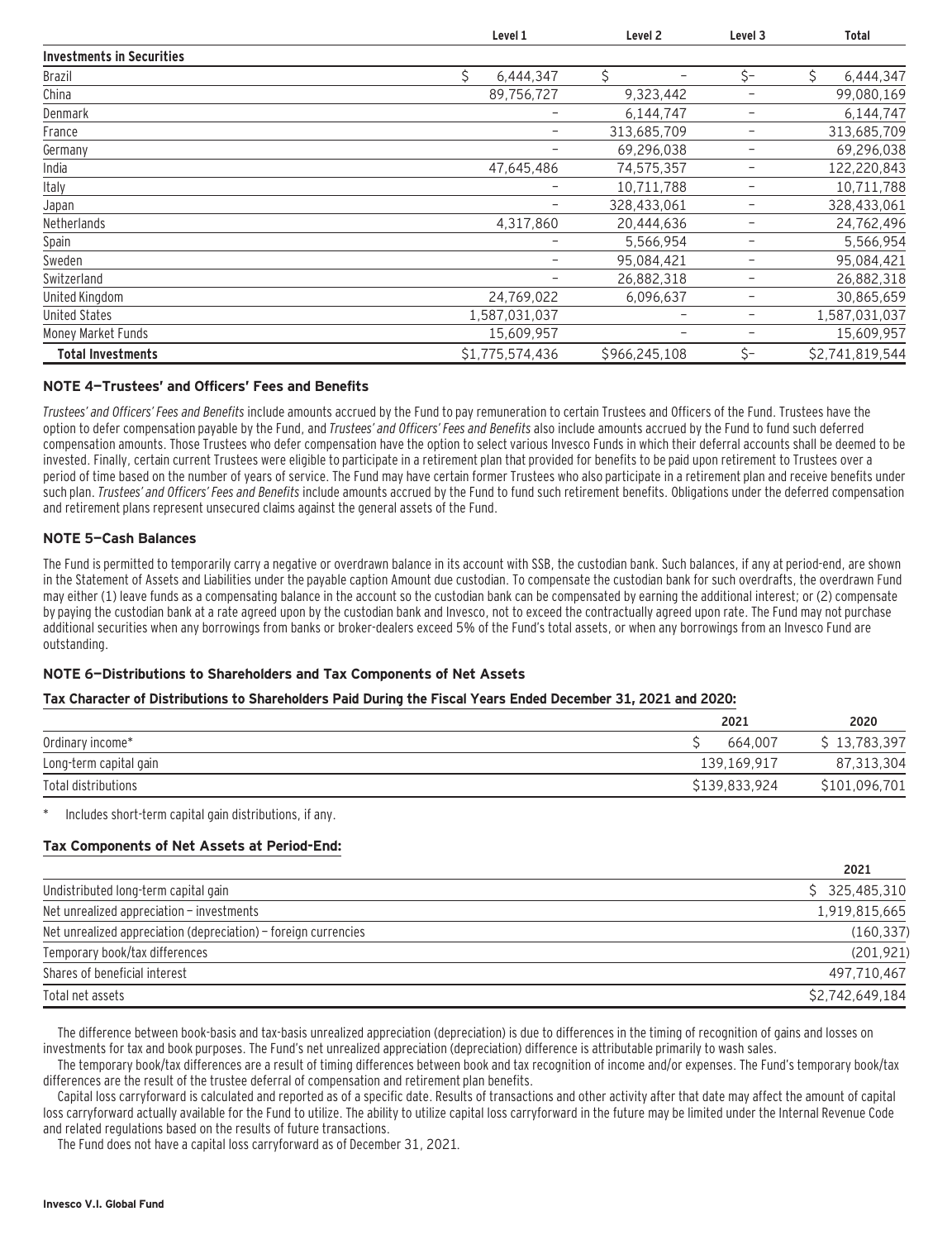### **NOTE 7—Investment Transactions**

The aggregate amount of investment securities (other than short-term securities, U.S. Government obligations and money market funds, if any) purchased and sold by the Fund during the year ended December 31, 2021 was \$203,326,826 and \$649,381,771, respectively. Cost of investments, including any derivatives, on a tax basis includes the adjustments for financial reporting purposes as of the most recently completed federal income tax reporting period-end.

#### **Unrealized Appreciation (Depreciation) of Investments on a Tax Basis**

| Aggregate unrealized appreciation of investments        | 828<br>.807<br>S <sub>1.943</sub> |
|---------------------------------------------------------|-----------------------------------|
| Aggregate unrealized (depreciation) of<br>t investments | $\sim$                            |
| Net unrealized appreciation of investments              | \$1,919,815,665                   |

Cost of investments for tax purposes is \$822,003,879.

#### **NOTE 8—Reclassification of Permanent Differences**

Primarily as a result of differing book/tax treatment of net operating losses, on December 31, 2021, undistributed net investment income (loss) was increased by \$9,754,583, undistributed net realized gain was decreased by \$7,850,074 and shares of beneficial interest was decreased by \$1,904,509. This reclassification had no effect on the net assets of the Fund.

#### **NOTE 9—Share Information**

|                                           | <b>Summary of Share Activity</b> |                                                |               |                   |  |  |
|-------------------------------------------|----------------------------------|------------------------------------------------|---------------|-------------------|--|--|
|                                           |                                  | Year ended<br>December 31, 2021 <sup>(a)</sup> |               |                   |  |  |
|                                           | <b>Shares</b>                    | Amount                                         | <b>Shares</b> | Amount            |  |  |
| Sold:                                     |                                  |                                                |               |                   |  |  |
| Series I                                  | 1,087,526                        | 61,384,048<br>S.                               | 1,282,828     | 53,569,521<br>S.  |  |  |
| Series II                                 | 786,412                          | 43,542,860                                     | 4,607,818     | 189,694,783       |  |  |
| Issued as reinvestment of dividends:      |                                  |                                                |               |                   |  |  |
| Series I                                  | 1,297,784                        | 74,843,220                                     | 1,182,836     | 54,374,979        |  |  |
| Series II                                 | 1,147,232                        | 64,990,704                                     | 1,030,929     | 46,721,722        |  |  |
| <b>Reacquired:</b>                        |                                  |                                                |               |                   |  |  |
| Series I                                  | (4,038,886)                      | (227, 253, 126)                                | (6, 229, 273) | (272, 293, 138)   |  |  |
| Series II                                 | (5,300,318)                      | (301, 256, 025)                                | (8, 181, 254) | (325, 572, 051)   |  |  |
| Net increase (decrease) in share activity | (5,020,250)                      | \$(283, 748, 319)                              | (6,306,116)   | $$$ (253,504,184) |  |  |

(a) There are entities that are record owners of more than 5% of the outstanding shares of the Fund and in the aggregate own 30% of the outstanding shares of the Fund. The Fund and the Fund's principal underwriter or adviser, are parties to participation agreements with these entities whereby these entities sell units of interest in separate accounts funding variable products that are invested in the Fund. The Fund, Invesco and/or Invesco affiliates may make payments to these entities, which are considered to be related to the Fund, for providing services to the Fund, Invesco and/or Invesco affiliates including but not limited to services such as, securities brokerage, third party record keeping and account servicing and administrative services. The Fund has no knowledge as to whether all or any portion of the shares owned of record by these entities are also owned beneficially.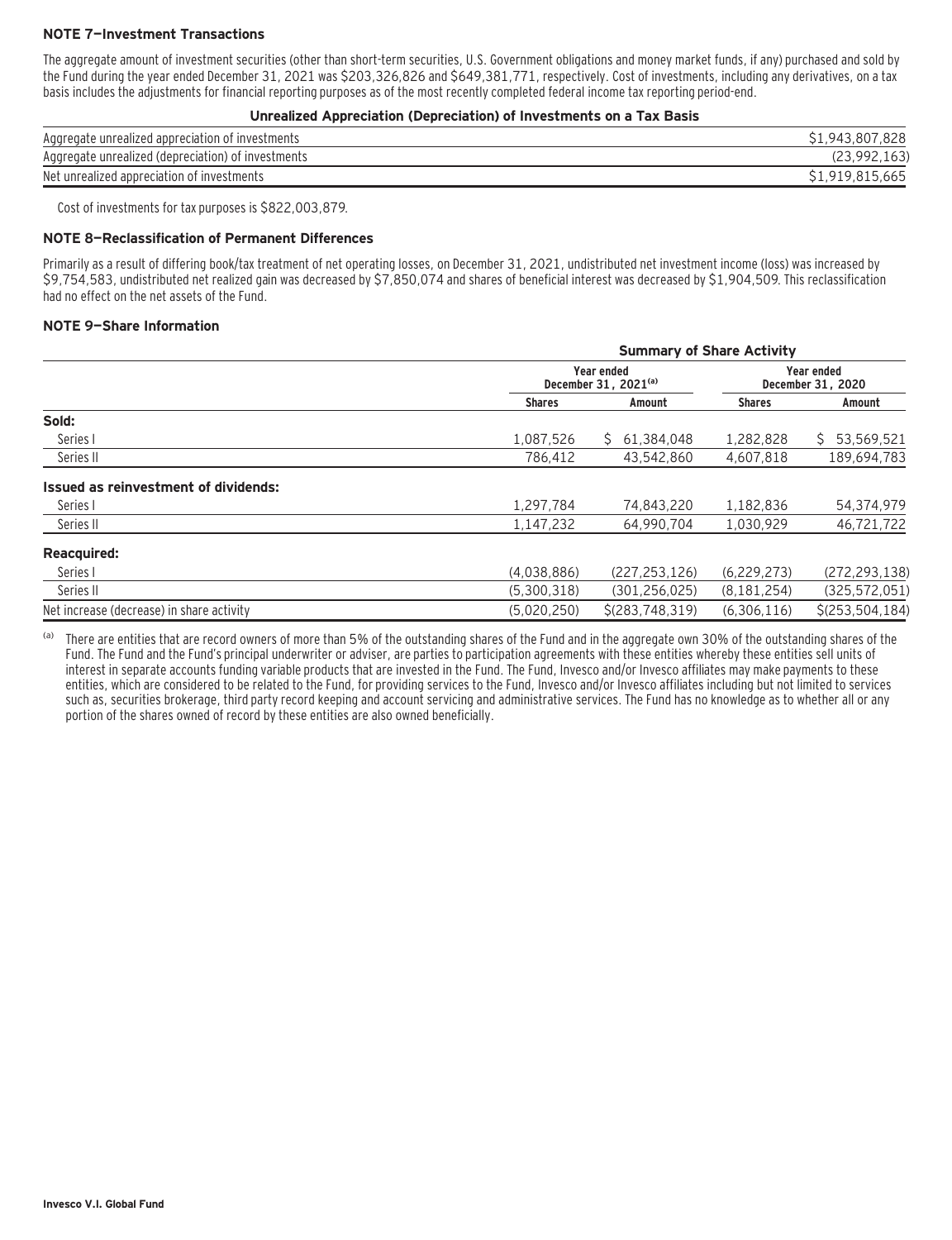# **Report of Independent Registered Public Accounting Firm**

To the Board of Trustees of AIM Variable Insurance Funds (Invesco Variable Insurance Funds) and Shareholders of Invesco V.I. Global Fund

#### **Opinion on the Financial Statements**

We have audited the accompanying statement of assets and liabilities, including the schedule of investments, of Invesco V.I. Global Fund (one of the funds constituting AIM Variable Insurance Funds (Invesco Variable Insurance Funds), referred to hereafter as the "Fund") as of December 31, 2021, the related statement of operations for the year ended December 31, 2021, the statement of changes in net assets for each of the two years in the period ended December 31, 2021, including the related notes, and the financial highlights for each of the three years in the period ended December 31, 2021 (collectively referred to as the "financial statements"). In our opinion, the financial statements present fairly, in all material respects, the financial position of the Fund as of December 31, 2021, the results of its operations for the year then ended, the changes in its net assets for each of the two years in the period ended December 31, 2021 and the financial highlights for each of the three years in the period ended December 31, 2021 in conformity with accounting principles generally accepted in the United States of America.

The financial statements of Oppenheimer Global Fund/VA (subsequently renamed Invesco V.I. Global Fund) as of and for the year ended December 31, 2018 and the financial highlights for each of the periods ended on or prior to December 31, 2018 (not presented herein, other than the financial highlights) were audited by other auditors whose report dated February 14, 2019 expressed an unqualified opinion on those financial statements and financial highlights.

#### **Basis for Opinion**

These financial statements are the responsibility of the Fund's management. Our responsibility is to express an opinion on the Fund's financial statements based on our audits. We are a public accounting firm registered with the Public Company Accounting Oversight Board (United States) (PCAOB) and are required to be independent with respect to the Fund in accordance with the U.S. federal securities laws and the applicable rules and regulations of the Securities and Exchange Commission and the PCAOB.

We conducted our audits of these financial statements in accordance with the standards of the PCAOB. Those standards require that we plan and perform the audit to obtain reasonable assurance about whether the financial statements are free of material misstatement, whether due to error or fraud.

 Our audits included performing procedures to assess the risks of material misstatement of the financial statements, whether due to error or fraud, and performing procedures that respond to those risks. Such procedures included examining, on a test basis, evidence regarding the amounts and disclosures in the financial statements. Our audits also included evaluating the accounting principles used and significant estimates made by management, as well as evaluating the overall presentation of the financial statements. Our procedures included confirmation of securities owned as of December 31, 2021 by correspondence with the custodian and transfer agent. We believe that our audits provide a reasonable basis for our opinion.

/s/PricewaterhouseCoopers LLP

Houston, Texas February 14, 2022

 We have served as the auditor of one or more of the investment companies in the Invesco group of investment companies since at least 1995. We have not been able to determine the specific year we began serving as auditor.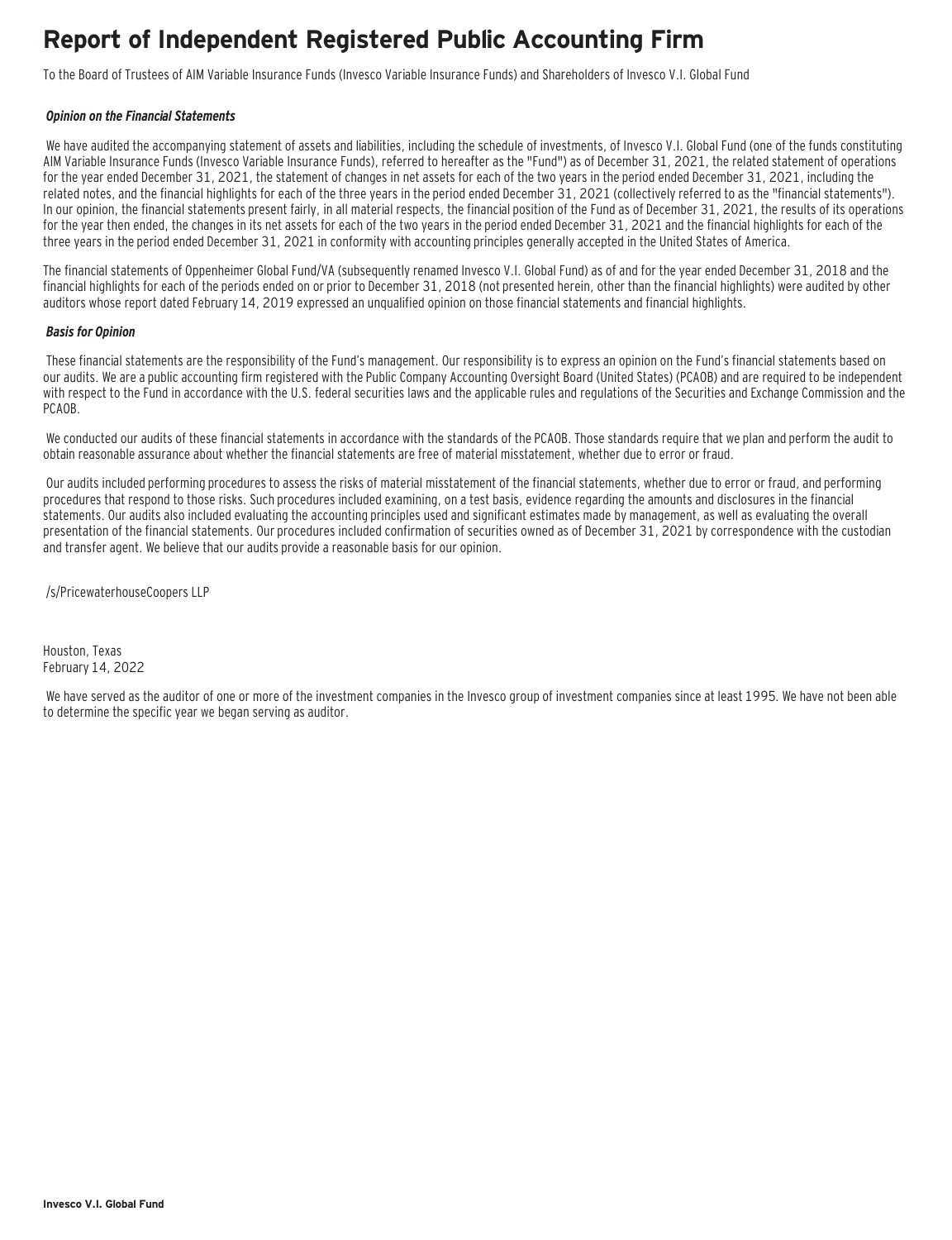# **Calculating your ongoing Fund expenses**

### **Example**

As a shareholder of the Fund, you incur ongoing costs, including management fees; distribution and/or service fees (12b-1); and other Fund expenses. This example is intended to help you understand your ongoing costs (in dollars) of investing in the Fund and to compare these costs with ongoing costs of investing in other mutual funds. The example is based on an investment of \$1,000 invested at the beginning of the period and held for the entire period July 1, 2021 through December 31, 2021.

The actual and hypothetical expenses in the examples below do not represent the effect of any fees or other expenses assessed in connection with a variable product; if they did, the expenses shown would be higher while the ending account values shown would be lower.

### **Actual expenses**

The table below provides information about actual account values and actual expenses. You may use the information in this table, together with the amount you invested, to estimate the expenses that you paid over the period. Simply divide your account value by \$1,000 (for example, an \$8,600 account value divided by \$1,000 = 8.6), then multiply the result by the number in the table under the heading entitled "Actual Expenses Paid During Period" to estimate the expenses you paid on your account during this period.

### **Hypothetical example for comparison purposes**

The table below also provides information about hypothetical account values and hypothetical expenses based on the Fund's actual expense ratio and an assumed rate of return of 5% per year before expenses, which is not the Fund's actual return.

The hypothetical account values and expenses may not be used to estimate the actual ending account balance or expenses you paid for the period. You may use this information to compare the ongoing costs of investing in the Fund and other funds. To do so, compare this 5% hypothetical example with the 5% hypothetical examples that appear in the shareholder reports of the other funds.

Please note that the expenses shown in the table are meant to highlight your ongoing costs. Therefore, the hypothetical information is useful in comparing ongoing costs, and will not help you determine the relative total costs of owning different funds.

|           |                                                        |                                                         | <b>ACTUAL</b>                                                | <b>HYPOTHETICAL</b><br>(5% annual return before<br>expenses) |                                                              |                                              |
|-----------|--------------------------------------------------------|---------------------------------------------------------|--------------------------------------------------------------|--------------------------------------------------------------|--------------------------------------------------------------|----------------------------------------------|
|           | <b>Beginning</b><br><b>Account Value</b><br>(07/01/21) | <b>Endina</b><br><b>Account Value</b><br>$(12/31/21)^1$ | <b>Expenses</b><br><b>Paid During</b><br>Period <sup>2</sup> | <b>Endina</b><br><b>Account Value</b><br>(12/31/21)          | <b>Expenses</b><br><b>Paid During</b><br>Period <sup>2</sup> | <b>Annualized</b><br><b>Expense</b><br>Ratio |
| Series I  | \$1,000.00                                             | \$1,033.70                                              | \$3.95                                                       | \$1,021.32                                                   | \$3.92                                                       | 0.77%                                        |
| Series II | 1,000.00                                               | 1,032.30                                                | 5.22                                                         | 1.020.06                                                     | 5.19                                                         | 1.02                                         |

<sup>1</sup> The actual ending account value is based on the actual total return of the Fund for the period July 1, 2021 through December 31, 2021, after actual expenses and will differ from the hupothetical ending account value w

Expenses are equal to the Fund's annualized expense ratio as indicated above multiplied by the average account value over the period, multiplied by 184/365 to reflect the most recent fiscal half year.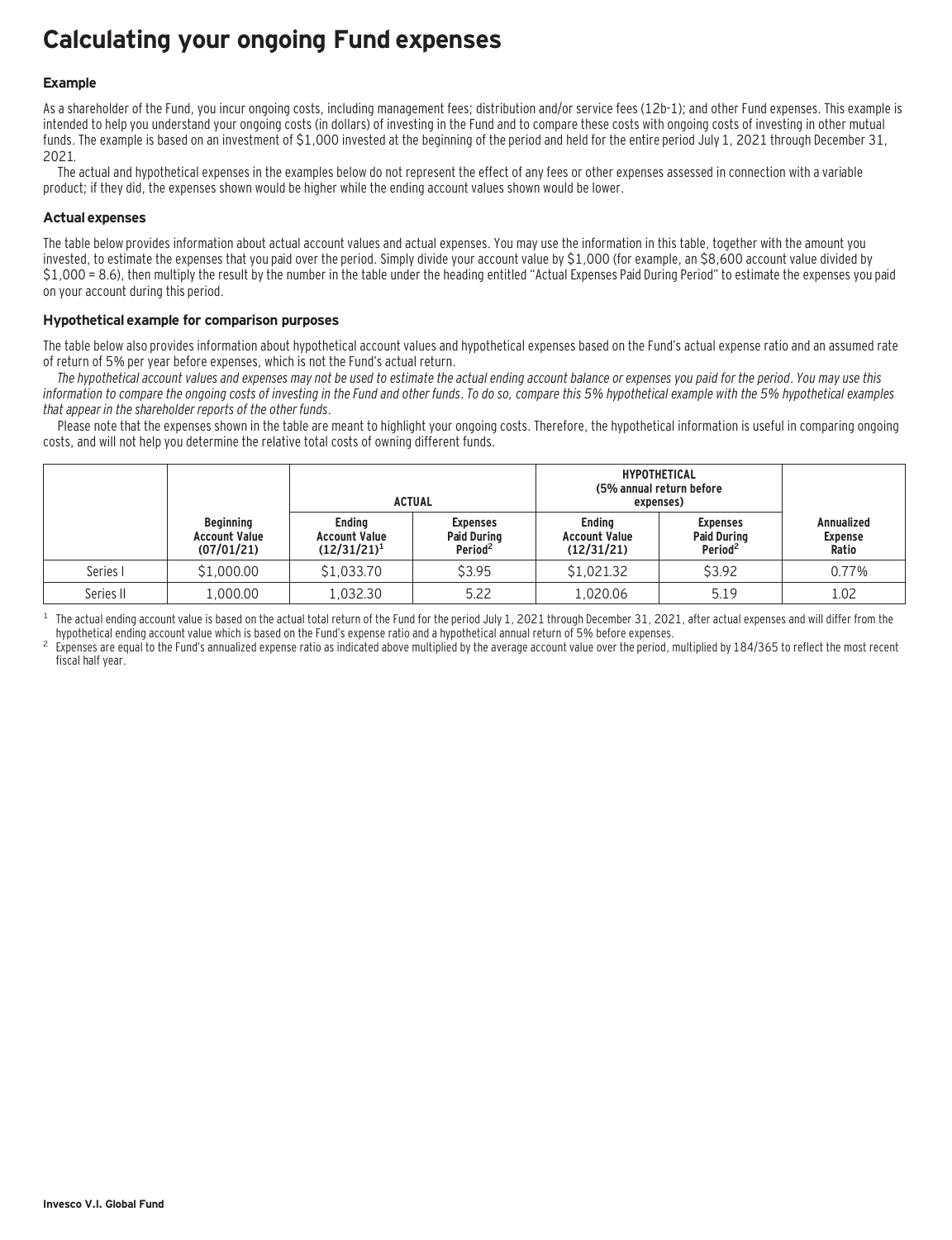# **Tax Information**

Form 1099-DIV, Form 1042-S and other year–end tax information provide shareholders with actual calendar year amounts that should be included in their tax returns. Shareholders should consult their tax advisers.

The following distribution information is being provided as required by the Internal Revenue Code or to meet a specific state's requirement.

The Fund designates the following amounts or, if subsequently determined to be different, the maximum amount allowable for its fiscal year ended December 31,

2021:

### **Federal and State Income Tax**

| Long-Term Capital Gain Distributions    | \$139,169.917 |
|-----------------------------------------|---------------|
| Oualified Dividend Income*              | 0.00%         |
| Corporate Dividends Received Deduction* | 100.00%       |
| U.S. Treasury Obligations*              | 0.00%         |
| Oualified Business Income*              | 0.00%         |
| Business Interest Income*_              | 0.00%         |
|                                         |               |

\* The above percentages are based on ordinary income dividends paid to shareholders during the Fund's fiscal year.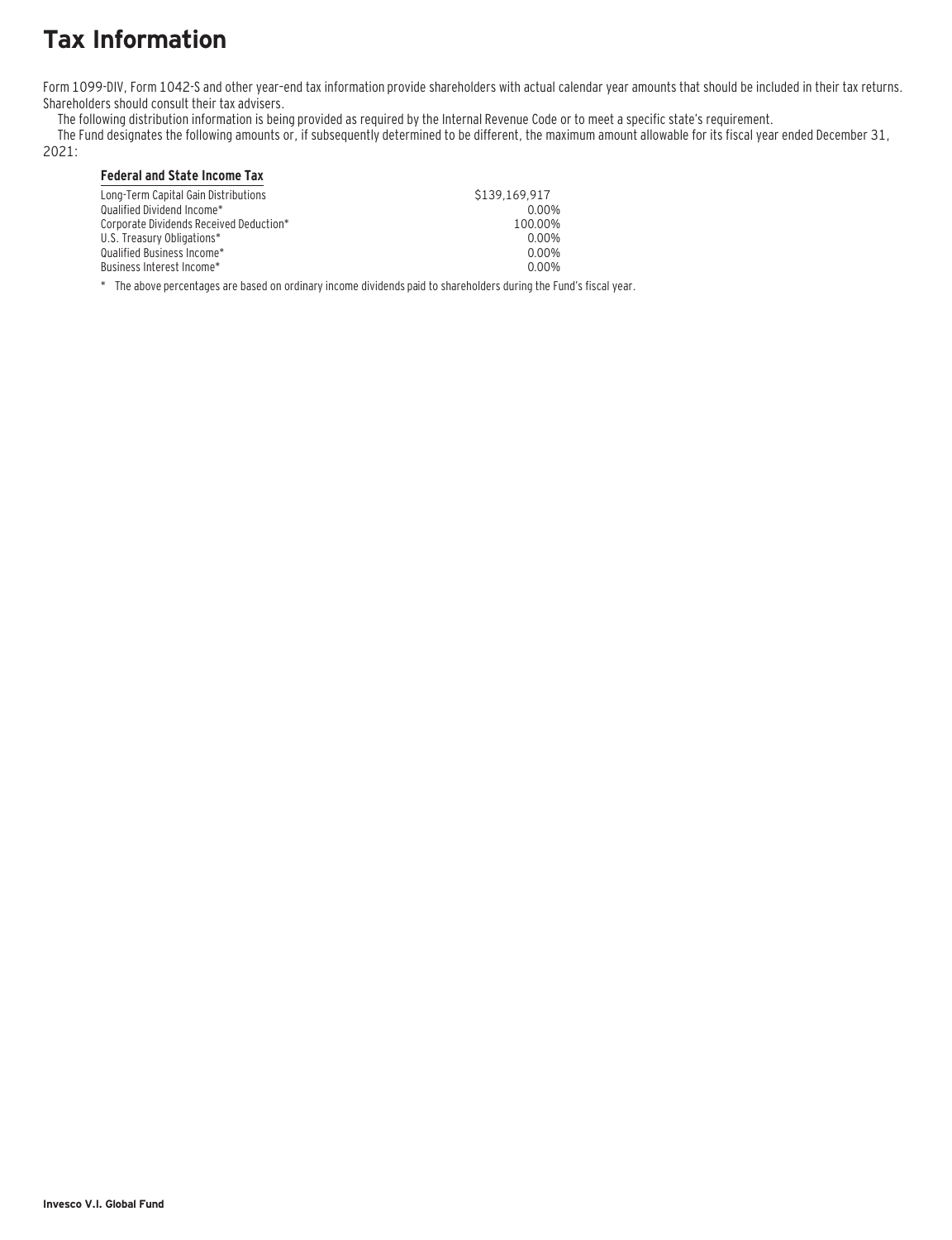# **Trustees and Officers**

The address of each trustee and officer is AIM Variable Insurance Funds (Invesco Variable Insurance Funds) (the "Trust"), 11 Greenway Plaza, Suite 1000, Houston, Texas 77046-1173. The trustees serve for the life of the Trust, subject to their earlier death, incapacitation, resignation, retirement or removal as more specifically provided in the Trust's organizational documents. Each officer serves for a one year term or until their successors are elected and qualified. Column two below includes length of time served with predecessor entities, if any.

| Name, Year of Birth and<br>Position(s)<br><b>Held with the Trust</b> | Trustee<br>and/or<br><b>Officer</b><br>Since | <b>Principal Occupation(s)</b><br><b>During Past 5 Years</b>                                                                                                                                                                                                                                                                                                                                                                                                                                                                                                                                                                                                                                                                                                                                                                                                                                                                                                                                                                                                                                                                                                                                             | Number of<br><b>Funds in</b><br><b>Fund Complex</b><br>Overseen by<br>Trustee | Other<br>Directorship(s)<br><b>Held by Trustee</b><br><b>During Past 5</b><br>Years |
|----------------------------------------------------------------------|----------------------------------------------|----------------------------------------------------------------------------------------------------------------------------------------------------------------------------------------------------------------------------------------------------------------------------------------------------------------------------------------------------------------------------------------------------------------------------------------------------------------------------------------------------------------------------------------------------------------------------------------------------------------------------------------------------------------------------------------------------------------------------------------------------------------------------------------------------------------------------------------------------------------------------------------------------------------------------------------------------------------------------------------------------------------------------------------------------------------------------------------------------------------------------------------------------------------------------------------------------------|-------------------------------------------------------------------------------|-------------------------------------------------------------------------------------|
| <b>Interested Trustee</b>                                            |                                              |                                                                                                                                                                                                                                                                                                                                                                                                                                                                                                                                                                                                                                                                                                                                                                                                                                                                                                                                                                                                                                                                                                                                                                                                          |                                                                               |                                                                                     |
| Martin L. Flanagan $1$ – 1960<br>Trustee and Vice Chair              | 2007                                         | Executive Director, Chief Executive Officer and President, Invesco Ltd.<br>(ultimate parent of Invesco and a global investment management firm);<br>Trustee and Vice Chair, The Invesco Funds; Vice Chair, Investment Company<br>Institute; and Member of Executive Board, SMU Cox School of Business<br>Formerly: Advisor to the Board, Invesco Advisers, Inc. (formerly known as<br>Invesco Institutional (N.A.), Inc.): Chairman and Chief Executive Officer.<br>Invesco Advisers, Inc. (registered investment adviser); Director, Chairman,<br>Chief Executive Officer and President, Invesco Holding Company (US), Inc.<br>(formerly IVZ Inc.) (holding company), Invesco Group Services, Inc. (service<br>provider) and Invesco North American Holdings, Inc. (holding company);<br>Director, Chief Executive Officer and President, Invesco Holding Company<br>Limited (parent of Invesco and a global investment management firm);<br>Director, Invesco Ltd.; Chairman, Investment Company Institute and President,<br>Co-Chief Executive Officer, Co-President, Chief Operating Officer and Chief<br>Financial Officer, Franklin Resources, Inc. (global investment management<br>organization) | 186                                                                           | None                                                                                |

 $1$  Mr. Flanagan is considered an interested person (within the meaning of Section 2(a)(19) of the 1940 Act) of the Trust because he is an officer of the Adviser to the Trust, and an officer and a director of Invesco Ltd., ultimate parent of the Adviser.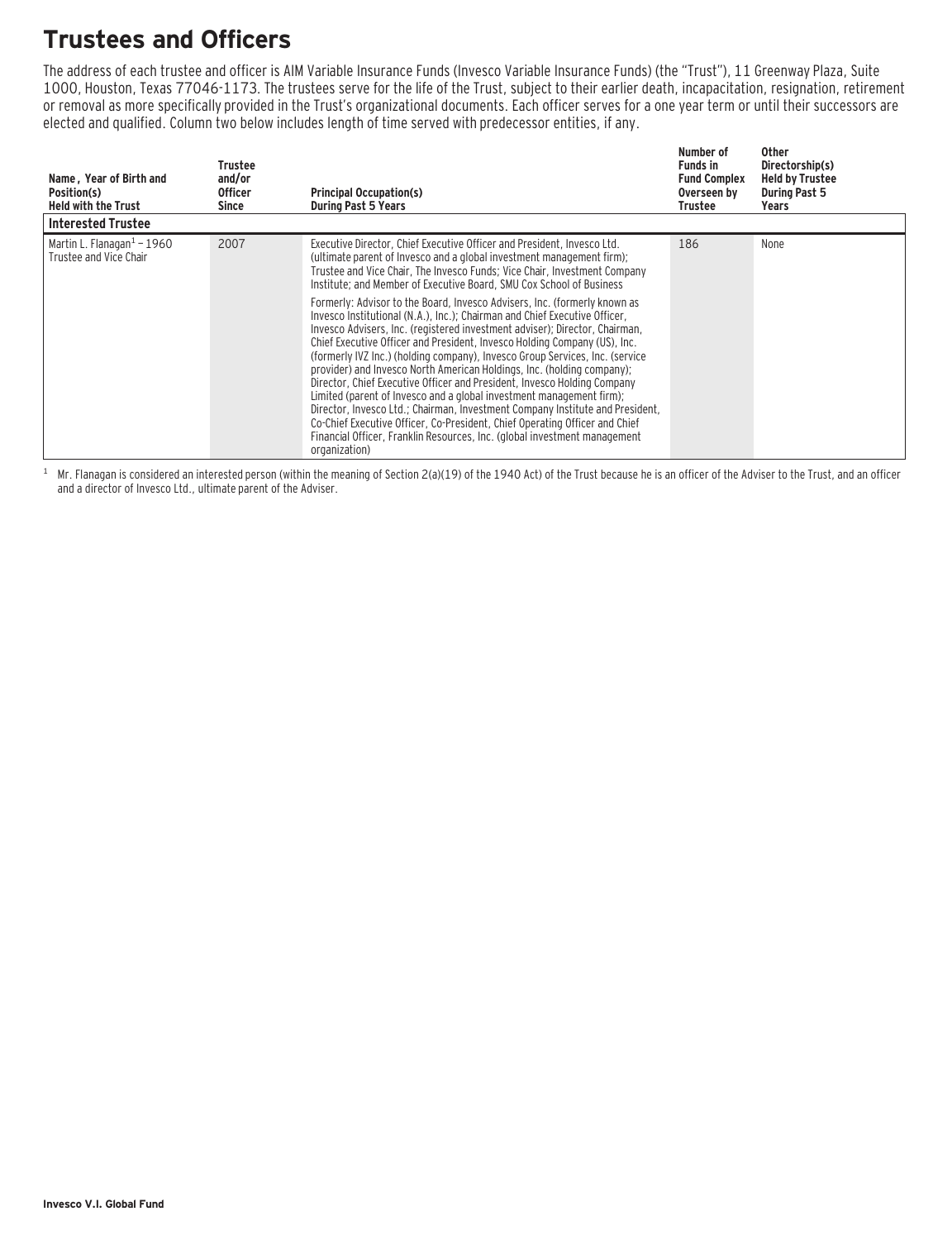| Name, Year of Birth and<br>Position(s)<br><b>Held with the Trust</b><br><b>Independent Trustees</b> | <b>Trustee</b><br>and/or<br><b>Officer</b><br><b>Since</b> | <b>Principal Occupation(s)</b><br><b>During Past 5 Years</b>                                                                                                                                                                                                                                                                                                                                                                                                                                                                                                                                                                                                                                                                                                                        | Number of<br><b>Funds</b><br>in<br><b>Fund Complex</b><br>Overseen by<br><b>Trustee</b> | <b>Other</b><br>Directorship(s)<br><b>Held by Trustee</b><br><b>During Past 5</b><br>Years                                                                                                                                                                                                                                                                                                                   |
|-----------------------------------------------------------------------------------------------------|------------------------------------------------------------|-------------------------------------------------------------------------------------------------------------------------------------------------------------------------------------------------------------------------------------------------------------------------------------------------------------------------------------------------------------------------------------------------------------------------------------------------------------------------------------------------------------------------------------------------------------------------------------------------------------------------------------------------------------------------------------------------------------------------------------------------------------------------------------|-----------------------------------------------------------------------------------------|--------------------------------------------------------------------------------------------------------------------------------------------------------------------------------------------------------------------------------------------------------------------------------------------------------------------------------------------------------------------------------------------------------------|
| Christopher L. Wilson - 1957<br>Trustee and Chair                                                   | 2017                                                       | Retired<br>Formerly: Director, TD Asset Management USA Inc. (mutual fund complex) (22<br>portfolios); Managing Partner, CT2, LLC (investing and consulting firm);<br>President/Chief Executive Officer, Columbia Funds, Bank of America<br>Corporation; President/Chief Executive Officer, CDC IXIS Asset Management<br>Services, Inc.; Principal & Director of Operations, Scudder Funds, Scudder,<br>Stevens & Clark, Inc.; Assistant Vice President, Fidelity Investments                                                                                                                                                                                                                                                                                                        | 186                                                                                     | Director, ISO New England, Inc.<br>(non-profit organization<br>managing regional electricity<br>market)<br>Formerly: enaible, Inc.<br>(artificial intelligence<br>technology)                                                                                                                                                                                                                                |
| Beth Ann Brown - 1968<br>Trustee                                                                    | 2019                                                       | Independent Consultant<br>Formerly: Head of Intermediary Distribution, Managing Director, Strategic<br>Relations, Managing Director, Head of National Accounts, Senior Vice<br>President, National Account Manager and Senior Vice President, Key Account<br>Manager, Columbia Management Investment Advisers LLC; Vice President, Key<br>Account Manager, Liberty Funds Distributor, Inc.; and Trustee of certain<br>Oppenheimer Funds                                                                                                                                                                                                                                                                                                                                             | 186                                                                                     | Director, Board of Directors of<br>Caron Engineering Inc.;<br>Advisor, Board of Advisors of<br>Caron Engineering Inc.;<br>President and Director,<br>Acton Shapleigh Youth<br><b>Conservation Corps</b><br>(non-profit); and<br>President and Director of<br><b>Grahamtastic Connection</b><br>(non-profit)                                                                                                  |
| Cynthia Hostetler-1962<br>Trustee                                                                   | 2017                                                       | Non-Executive Director and Trustee of a number of public and private business<br>corporations<br>Formerly: Director, Aberdeen Investment Funds (4 portfolios); Director, Artio<br>Global Investment LLC (mutual fund complex); Director, Edgen Group, Inc.<br>(specialized energy and infrastructure products distributor); Director, Genesee<br>& Wyoming, Inc. (railroads); Head of Investment Funds and Private Equity,<br>Overseas Private Investment Corporation; President, First Manhattan<br>Bancorporation, Inc.; Attorney, Simpson Thacher & Bartlett LLP                                                                                                                                                                                                                 | 186                                                                                     | Resideo Technologies, Inc.<br>(smart home technology);<br>Vulcan Materials Company<br>(construction materials)<br>company); Trilinc Global<br>Impact Fund; Textainer Group<br>Holdings, (shipping container<br>leasing company); Investment<br>Company Institute<br>(professional<br>organization); Independent<br>Directors Council<br>(professional organization)<br>Eisenhower Foundation<br>(non-profit) |
| Eli Jones - 1961<br>Trustee                                                                         | 2016                                                       | Professor and Dean Emeritus, Mays Business School - Texas A&M University<br>Formerly: Dean of Mays Business School-Texas A&M University; Professor and<br>Dean, Walton College of Business, University of Arkansas and E.J. Ourso<br>College of Business, Louisiana State University; Director, Arvest Bank                                                                                                                                                                                                                                                                                                                                                                                                                                                                         | 186                                                                                     | Insperity, Inc.<br>(formerly known)<br>as Administaff)<br>(human resources<br>provider): First Financial<br>Bancorp (regional bank)                                                                                                                                                                                                                                                                          |
| Elizabeth Krentzman - 1959<br>Trustee                                                               | 2019                                                       | Formerly: Principal and Chief Regulatory Advisor for Asset Management<br>Services and U.S. Mutual Fund Leader of Deloitte & Touche LLP: General<br>Counsel of the Investment Company Institute (trade association); National<br>Director of the Investment Management Regulatory Consulting Practice,<br>Principal, Director and Senior Manager of Deloitte & Touche LLP; Assistant<br>Director of the Division of Investment Management - Office of Disclosure and<br>Investment Adviser Regulation of the U.S. Securities and Exchange<br>Commission and various positions with the Division of Investment Management<br>- Office of Regulatory Policy of the U.S. Securities and Exchange Commission;<br>Associate at Ropes & Gray LLP; and Trustee of certain Oppenheimer Funds | 186                                                                                     | Trustee of the<br>University of<br><b>Florida National</b><br>Board Foundation;<br>Member of the Cartica<br>Funds Board of<br>Directors (private<br>investment funds)<br>Formerly: Member<br>of the University<br>of Florida Law Center<br>Association, Inc.<br>Board of Trustees,<br>Audit Committee and<br>Membership Committee                                                                            |
| Anthony J. LaCava, Jr. - 1956<br>Trustee                                                            | 2019                                                       | Formerly: Director and Member of the Audit Committee, Blue Hills Bank<br>(publicly traded financial institution) and Managing Partner, KPMG LLP                                                                                                                                                                                                                                                                                                                                                                                                                                                                                                                                                                                                                                     | 186                                                                                     | Blue Hills Bank; Chairman,<br>Bentley University;<br>Member, Business School<br><b>Advisory Council;</b><br>and Nominating<br>Committee, KPMG LLP                                                                                                                                                                                                                                                            |
| Prema Mathai-Davis - 1950<br>Trustee                                                                | 1998                                                       | Retired<br>Formerly: Co-Founder & Partner of Quantalytics Research, LLC, (a FinTech<br>Investment Research Platform for the Self-Directed Investor); Trustee of YWCA<br>Retirement Fund; CEO of YWCA of the USA; Board member of the NY<br>Metropolitan Transportation Authority; Commissioner of the NYC Department<br>of Aging; Board member of Johns Hopkins Bioethics Institute                                                                                                                                                                                                                                                                                                                                                                                                 | 186                                                                                     | None                                                                                                                                                                                                                                                                                                                                                                                                         |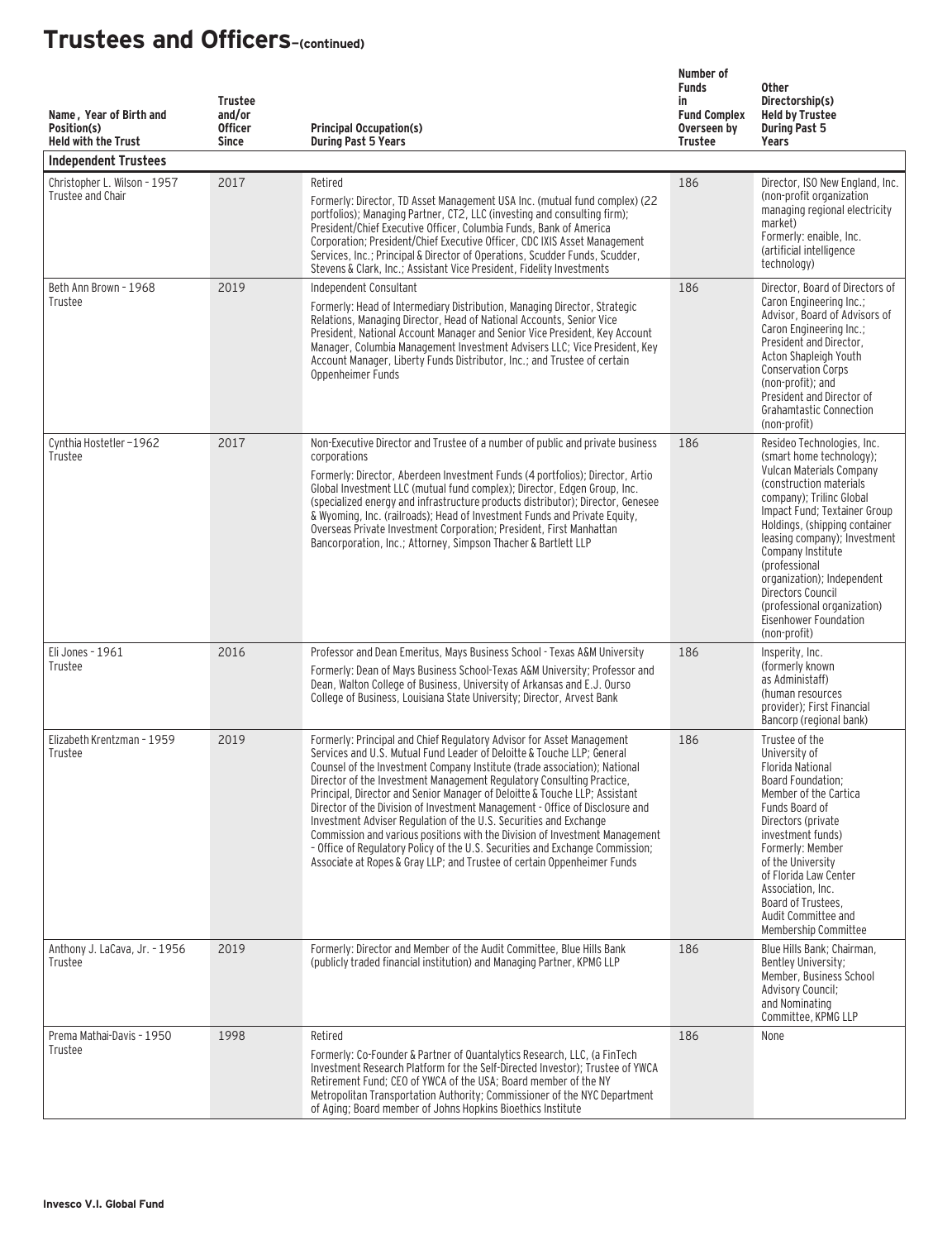| Name, Year of Birth and<br>Position(s)<br><b>Held with the Trust</b> | <b>Trustee</b><br>and/or<br><b>Officer</b><br><b>Since</b> | <b>Principal Occupation(s)</b><br><b>During Past 5 Years</b>                                                                                                                                                                                                                                                                                                                                                                                                                                                                                                                                                                                                                                                                                                                                                                    | Number of<br><b>Funds</b><br>in<br><b>Fund Complex</b><br>Overseen by<br><b>Trustee</b> | <b>Other</b><br>Directorship(s)<br><b>Held by Trustee</b><br><b>During Past 5</b><br>Years                                                                                                                                                                                                                                                                                                                                                                  |
|----------------------------------------------------------------------|------------------------------------------------------------|---------------------------------------------------------------------------------------------------------------------------------------------------------------------------------------------------------------------------------------------------------------------------------------------------------------------------------------------------------------------------------------------------------------------------------------------------------------------------------------------------------------------------------------------------------------------------------------------------------------------------------------------------------------------------------------------------------------------------------------------------------------------------------------------------------------------------------|-----------------------------------------------------------------------------------------|-------------------------------------------------------------------------------------------------------------------------------------------------------------------------------------------------------------------------------------------------------------------------------------------------------------------------------------------------------------------------------------------------------------------------------------------------------------|
| Independent Trustees-(continued)                                     |                                                            |                                                                                                                                                                                                                                                                                                                                                                                                                                                                                                                                                                                                                                                                                                                                                                                                                                 |                                                                                         |                                                                                                                                                                                                                                                                                                                                                                                                                                                             |
| Joel W. Motley - 1952<br>Trustee                                     | 2019                                                       | Director of Office of Finance, Federal Home Loan Bank System; Managing<br>Director of Carmona Motley Inc. (privately held financial advisor); Member of<br>the Council on Foreign Relations and its Finance and Budget Committee;<br>Chairman Emeritus of Board of Human Rights Watch and Member of its<br>Investment Committee; and Member of Investment Committee and Board of<br>Historic Hudson Valley (non-profit cultural organization)<br>Formerly: Managing Director of Public Capital Advisors, LLC (privately held<br>financial advisor); Managing Director of Carmona Motley Hoffman, Inc.<br>(privately held financial advisor); Trustee of certain Oppenheimer Funds;<br>Director of Columbia Equity Financial Corp. (privately held financial advisor);<br>and Member of the Vestry of Trinity Church Wall Street | 186                                                                                     | Member of Board of Trust<br>for Mutual Understanding<br>(non-profit promoting<br>the arts and environment);<br>Member of Board of Greenwall<br>Foundation (bioethics research<br>foundation) and its Investment<br>Committee; Member of Board<br>of Friends of the LRC<br>(non-profit legal advocacy);<br>Board Member and Investment<br>Committee Member of<br>Pulitzer Center for<br>Crisis Reporting<br>(non-profit journalism)                          |
| Teresa M. Ressel - 1962<br>Trustee                                   | 2017                                                       | Non-executive director and trustee of a number of public and private business<br>corporations<br>Formerly: Chief Executive Officer. UBS Securities LLC (investment banking):<br>Chief Operating Officer, UBS AG Americas (investment banking); Sr.<br>Management Team Olayan America, The Olayan Group (international<br>investor/commercial/industrial); Assistant Secretary for Management & Budget<br>and Designated Chief Financial Officer, U.S. Department of Treasury; Director,<br>Atlantic Power Corporation (power generation company) and ON<br>Semiconductor Corporation (semiconductor manufacturing)                                                                                                                                                                                                              | 186                                                                                     | Formerly: Elucida Oncology<br>(nanotechnology &<br>medical particles company)                                                                                                                                                                                                                                                                                                                                                                               |
| Ann Barnett Stern - 1957<br>Trustee                                  | 2017                                                       | President, Chief Executive Officer and Board Member, Houston Endowment.<br>Inc. a private philanthropic institution<br>Formerly: Executive Vice President, Texas Children's Hospital; Vice President,<br>General Counsel and Corporate Compliance Officer, Texas Children's Hospital;<br>Attorney at Beck, Redden and Secrest, LLP and Andrews and Kurth LLP                                                                                                                                                                                                                                                                                                                                                                                                                                                                    | 186                                                                                     | Director and Audit Committee<br>member of Federal Reserve<br>Bank of Dallas; Trustee and<br>Board Chair of Good Reason<br>Houston (nonprofit); Trustee,<br>Vice Chair, Chair of<br>Nomination/Governance<br>Committee, Chair of<br>Personnel Committee of<br>Holdsworth Center (nonprofit);<br>Trustee and Investment<br>Committee member of<br>University of Texas Law<br>School Foundation (nonprofit):<br>Board Member of Greater<br>Houston Partnership |
| Robert C. Troccoli - 1949<br>Trustee                                 | 2016                                                       | Retired<br>Formerly: Adjunct Professor, University of Denver - Daniels College of<br>Business; and Managing Partner, KPMG LLP                                                                                                                                                                                                                                                                                                                                                                                                                                                                                                                                                                                                                                                                                                   | 186                                                                                     | None                                                                                                                                                                                                                                                                                                                                                                                                                                                        |
| Daniel S. Vandivort -1954<br>Trustee                                 | 2019                                                       | President, Flyway Advisory Services LLC (consulting and property<br>management)                                                                                                                                                                                                                                                                                                                                                                                                                                                                                                                                                                                                                                                                                                                                                 | 186                                                                                     | Formerly: Trustee, Board of<br>Trustees, Treasurer and<br>Chairman of the Audit and<br>Finance Committee.<br>Huntington Disease Foundation<br>of America; Trustee and<br>Governance Chair,<br>of certain Oppenheimer Funds                                                                                                                                                                                                                                  |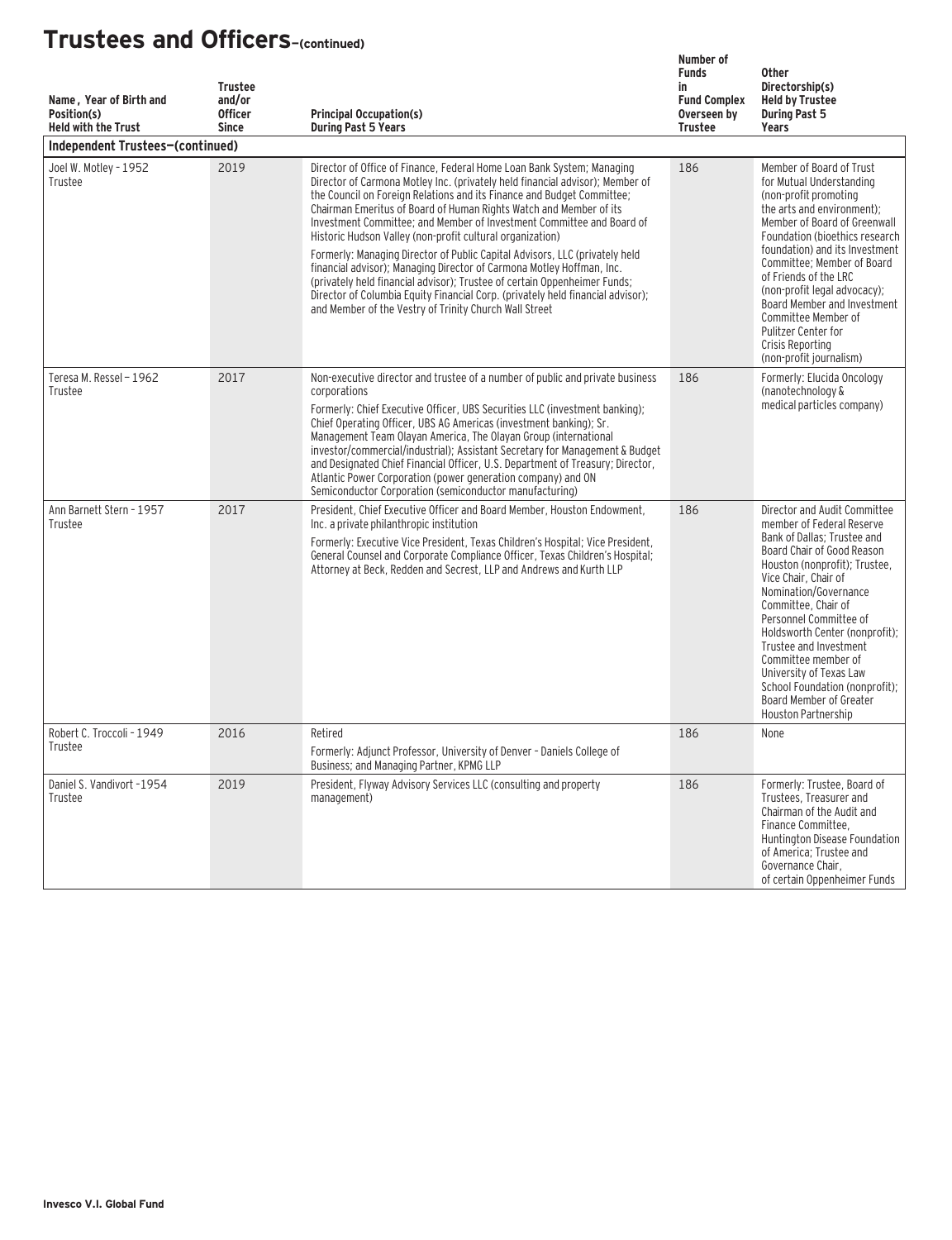| Name, Year of Birth and<br>Position(s)<br><b>Held with the Trust</b><br><b>Officers</b> | <b>Trustee</b><br>and/or<br><b>Officer</b><br><b>Since</b> | <b>Principal Occupation(s)</b><br><b>During Past 5 Years</b>                                                                                                                                                                                                                                                                                                                                                                                                                                                                                                                                                                                                                                                                                                                                                                                                                                                                                                                                                                                                                                                                                                                                                                                                                                                                                                                                                                                                                                                                                                                                                                 | Number of<br><b>Funds in</b><br><b>Fund Complex</b><br>Overseen by<br>Trustee | Other<br>Directorship(s)<br><b>Held by Trustee</b><br><b>During Past 5</b><br>Years |
|-----------------------------------------------------------------------------------------|------------------------------------------------------------|------------------------------------------------------------------------------------------------------------------------------------------------------------------------------------------------------------------------------------------------------------------------------------------------------------------------------------------------------------------------------------------------------------------------------------------------------------------------------------------------------------------------------------------------------------------------------------------------------------------------------------------------------------------------------------------------------------------------------------------------------------------------------------------------------------------------------------------------------------------------------------------------------------------------------------------------------------------------------------------------------------------------------------------------------------------------------------------------------------------------------------------------------------------------------------------------------------------------------------------------------------------------------------------------------------------------------------------------------------------------------------------------------------------------------------------------------------------------------------------------------------------------------------------------------------------------------------------------------------------------------|-------------------------------------------------------------------------------|-------------------------------------------------------------------------------------|
| Sheri Morris - 1964<br>President and Principal Executive<br><b>Officer</b>              | 1999                                                       | Head of Global Fund Services, Invesco Ltd.; President and Principal Executive<br>Officer, The Invesco Funds; Vice President, Invesco Exchange-Traded Fund<br>Trust, Invesco Exchange-Traded Fund Trust II, Invesco India Exchange-Traded<br>Fund Trust, Invesco Actively Managed Exchange-Traded Fund Trust, Invesco<br>Actively Managed Exchange-Traded Commodity Fund Trust and Invesco<br>Exchange-Traded Self-Indexed Fund Trust: and Vice President.<br>OppenheimerFunds, Inc.<br>Formerly: Vice President, Treasurer and Principal Financial Officer, The Invesco<br>Funds; Vice President, Invesco AIM Advisers, Inc., Invesco AIM Capital<br>Management, Inc. and Invesco AIM Private Asset Management, Inc.; Assistant<br>Vice President and Assistant Treasurer, The Invesco Funds; Vice President and<br>Assistant Vice President, Invesco Advisers, Inc.; Assistant Vice President,<br>Invesco AIM Capital Management, Inc. and Invesco AIM Private Asset<br>Management, Inc.; Treasurer, Invesco Exchange-Traded Fund Trust, Invesco<br>Exchange-Traded Fund Trust II, Invesco India Exchange-Traded Fund Trust and<br>Invesco Actively Managed Exchange-Traded Fund Trust and Senior Vice<br>President, Invesco Advisers, Inc. (formerly known as Invesco Institutional<br>(N.A.), Inc.) (registered investment adviser)                                                                                                                                                                                                                                                                                       | N/A                                                                           | N/A                                                                                 |
| Jeffrey H. Kupor - 1968<br>Senior Vice President, Chief Legal<br>Officer and Secretary  | 2018                                                       | Head of Legal of the Americas, Invesco Ltd.; Senior Vice President and<br>Secretary, Invesco Advisers, Inc. (formerly known as Invesco Institutional<br>(N.A.), Inc.) (registered investment adviser); Senior Vice President and<br>Secretary, Invesco Distributors, Inc. (formerly known as Invesco AIM<br>Distributors, Inc.); Vice President and Secretary, Invesco Investment Services,<br>Inc. (formerly known as Invesco AIM Investment Services, Inc.) Senior Vice<br>President, Chief Legal Officer and Secretary, The Invesco Funds; Secretary and<br>General Counsel, Invesco Investment Advisers LLC (formerly known as Van<br>Kampen Asset Management); Secretary and General Counsel, Invesco Capital<br>Markets, Inc. (formerly known as Van Kampen Funds Inc.) and Chief Legal<br>Officer, Invesco Exchange-Traded Fund Trust, Invesco Exchange-Traded Fund<br>Trust II, Invesco India Exchange-Traded Fund Trust, Invesco Actively Managed<br>Exchange-Traded Fund Trust, Invesco Actively Managed Exchange-Traded<br>Commodity Fund Trust and Invesco Exchange-Traded Self-Indexed Fund Trust;;<br>Secretary and Vice President, Harbourview Asset Management Corporation;<br>Secretary and Vice President, OppenheimerFunds, Inc. and Invesco Managed<br>Accounts, LLC; Secretary and Senior Vice President, OFI Global Institutional,<br>Inc.; Secretary and Vice President, OFI SteelPath, Inc.; Secretary and Vice<br>President, Oppenheimer Acquisition Corp.; Secretary and Vice President,<br>Shareholder Services, Inc.; Secretary and Vice President, Trinity Investment<br>Management Corporation | N/A                                                                           | N/A                                                                                 |
|                                                                                         |                                                            | Formerly: Secretary and Vice President, Jemstep, Inc.; Head of Legal,<br>Worldwide Institutional, Invesco Ltd.; Secretary and General Counsel, INVESCO<br>Private Capital Investments, Inc.; Senior Vice President, Secretary and General<br>Counsel, Invesco Management Group, Inc. (formerly known as Invesco AIM<br>Management Group, Inc.); Assistant Secretary, INVESCO Asset Management<br>(Bermuda) Ltd.; Secretary and General Counsel, Invesco Private Capital, Inc.;<br>Assistant Secretary and General Counsel, INVESCO Realty, Inc.; Secretary and<br>General Counsel, Invesco Senior Secured Management, Inc.; Secretary,<br>Sovereign G./P. Holdings Inc.; and Secretary, Invesco Indexing LLC; Secretary,<br>W.L. Ross & Co., LLC                                                                                                                                                                                                                                                                                                                                                                                                                                                                                                                                                                                                                                                                                                                                                                                                                                                                             |                                                                               |                                                                                     |
| Andrew R. Schlossberg - 1974<br>Senior Vice President                                   | 2019                                                       | Head of the Americas and Senior Managing Director, Invesco Ltd.; Director and<br>Senior Vice President, Invesco Advisers, Inc. (formerly known as Invesco<br>Institutional (N.A.), Inc.) (registered investment adviser); Director and<br>Chairman, Invesco Investment Services, Inc. (formerly known as Invesco AIM<br>Investment Services, Inc.) (registered transfer agent); Senior Vice President,<br>The Invesco Funds: Director, Invesco Investment Advisers LLC (formerly known<br>as Van Kampen Asset Management)<br>Formerly: Director, President and Chairman, Invesco Insurance Agency, Inc.:<br>Director, Invesco UK Limited; Director and Chief Executive, Invesco Asset<br>Management Limited and Invesco Fund Managers Limited; Assistant Vice<br>President, The Invesco Funds; Senior Vice President, Invesco Advisers, Inc.<br>(formerly known as Invesco Institutional (N.A.), Inc.) (registered investment<br>adviser); Director and Chief Executive, Invesco Administration Services Limited<br>and Invesco Global Investment Funds Limited; Director, Invesco Distributors,<br>Inc.; Head of EMEA, Invesco Ltd.; President, Invesco Actively Managed<br>Exchange-Traded Commodity Fund Trust, Invesco Actively Managed<br>Exchange-Traded Fund Trust, Invesco Exchange-Traded Fund Trust, Invesco<br>Exchange-Traded Fund Trust II and Invesco India Exchange-Traded Fund Trust;<br>Managing Director and Principal Executive Officer, Invesco Capital                                                                                                                                                  | N/A                                                                           | N/A                                                                                 |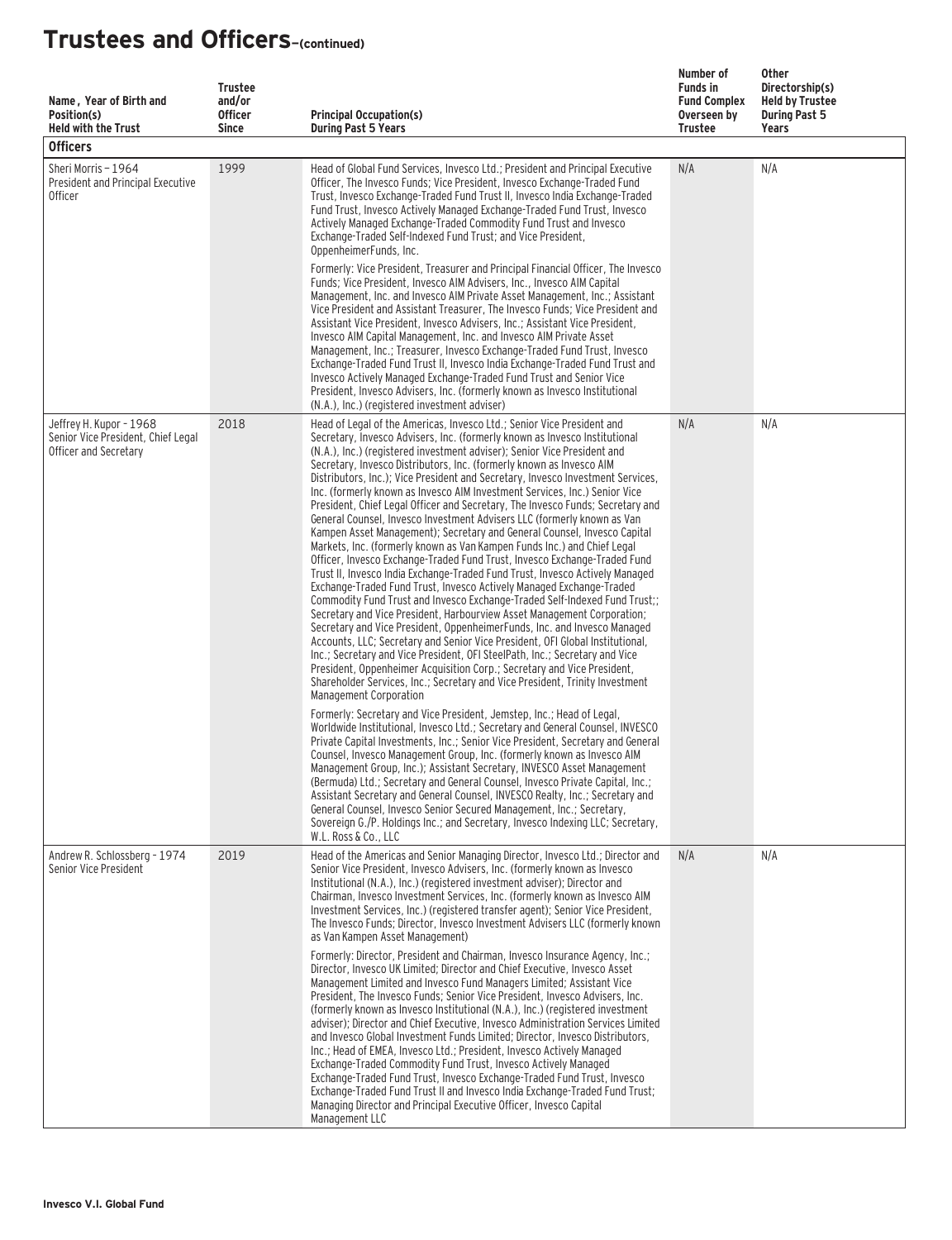| Name, Year of Birth and<br>Position(s)<br><b>Held with the Trust</b>                         | <b>Trustee</b><br>and/or<br><b>Officer</b><br><b>Since</b> | <b>Principal Occupation(s)</b><br><b>During Past 5 Years</b>                                                                                                                                                                                                                                                                                                                                                                                                                                                                                                                                                                                                                                                                                                                                                                                                                                                                                                                                                                                                                                                                                                                                                                                                                                                                                                                                                                                                                                                                                                                                                                                                                                                                                                                                                                                                                                                                                                                                                                                                                                          | Number of<br><b>Funds in</b><br><b>Fund Complex</b><br>Overseen by<br><b>Trustee</b> | <b>Other</b><br>Directorship(s)<br><b>Held by Trustee</b><br><b>During Past 5</b><br><b>Years</b> |
|----------------------------------------------------------------------------------------------|------------------------------------------------------------|-------------------------------------------------------------------------------------------------------------------------------------------------------------------------------------------------------------------------------------------------------------------------------------------------------------------------------------------------------------------------------------------------------------------------------------------------------------------------------------------------------------------------------------------------------------------------------------------------------------------------------------------------------------------------------------------------------------------------------------------------------------------------------------------------------------------------------------------------------------------------------------------------------------------------------------------------------------------------------------------------------------------------------------------------------------------------------------------------------------------------------------------------------------------------------------------------------------------------------------------------------------------------------------------------------------------------------------------------------------------------------------------------------------------------------------------------------------------------------------------------------------------------------------------------------------------------------------------------------------------------------------------------------------------------------------------------------------------------------------------------------------------------------------------------------------------------------------------------------------------------------------------------------------------------------------------------------------------------------------------------------------------------------------------------------------------------------------------------------|--------------------------------------------------------------------------------------|---------------------------------------------------------------------------------------------------|
| Officers-(continued)                                                                         |                                                            |                                                                                                                                                                                                                                                                                                                                                                                                                                                                                                                                                                                                                                                                                                                                                                                                                                                                                                                                                                                                                                                                                                                                                                                                                                                                                                                                                                                                                                                                                                                                                                                                                                                                                                                                                                                                                                                                                                                                                                                                                                                                                                       |                                                                                      |                                                                                                   |
| John M. Zerr - 1962<br>Senior Vice President                                                 | 2006                                                       | Chief Operating Officer of the Americas; Senior Vice President, Invesco<br>Advisers, Inc. (formerly known as Invesco Institutional (N.A.), Inc.) (registered<br>investment adviser); Senior Vice President, Invesco Distributors, Inc. (formerly<br>known as Invesco AIM Distributors, Inc.); Director and Vice President, Invesco<br>Investment Services, Inc. (formerly known as Invesco AIM Investment<br>Services, Inc.) Senior Vice President, The Invesco Funds; Managing Director,<br>Invesco Capital Management LLC; Director, Invesco Investment Advisers LLC<br>(formerly known as Van Kampen Asset Management); Senior Vice President,<br>Invesco Capital Markets, Inc. (formerly known as Van Kampen Funds Inc.);<br>Manager, Invesco Indexing LLC; Manager, Invesco Specialized Products, LLC;<br>Member, Invesco Canada Funds Advisory Board; Director, President and Chief<br>Executive Officer, Invesco Corporate Class Inc. (corporate mutual fund<br>company); and Director, Chairman, President and Chief Executive Officer,<br>Invesco Canada Ltd. (formerly known as Invesco Trimark Ltd./Invesco Trimark<br>Ltèe) (registered investment adviser and registered transfer agent); President,<br>Invesco, Inc.; President, Invesco Global Direct Real Estate Feeder GP Ltd.;<br>President, Invesco IP Holdings (Canada) Ltd: President, Invesco Global Direct<br>Real Estate GP Ltd.; President, Invesco Financial Services Ltd. / Services<br>Financiers Invesco Ltée: President, Trimark Investments Ltd./Placements<br>Trimark Ltée and Director and Chairman, Invesco Trust Company                                                                                                                                                                                                                                                                                                                                                                                                                                                                                           | N/A                                                                                  | N/A                                                                                               |
|                                                                                              |                                                            | Formerly: Director and Senior Vice President, Invesco Insurance Agency, Inc.;<br>Director and Senior Vice President, Invesco Management Group, Inc. (formerly<br>known as Invesco AIM Management Group, Inc.); Secretary and General<br>Counsel, Invesco Management Group, Inc. (formerly known as Invesco AIM<br>Management Group, Inc.); Secretary, Invesco Investment Services, Inc.<br>(formerly known as Invesco AIM Investment Services, Inc.); Chief Legal Officer<br>and Secretary, The Invesco Funds; Secretary and General Counsel, Invesco<br>Investment Advisers LLC (formerly known as Van Kampen Asset Management);<br>Secretary and General Counsel, Invesco Capital Markets, Inc. (formerly known<br>as Van Kampen Funds Inc.); Chief Legal Officer, Invesco Exchange-Traded Fund<br>Trust, Invesco Exchange-Traded Fund Trust II, Invesco India Exchange-Traded<br>Fund Trust, Invesco Actively Managed Exchange-Traded Fund Trust, Invesco<br>Actively Managed Exchange-Traded Commodity Fund Trust and Invesco<br>Exchange-Traded Self-Indexed Fund Trust; Secretary, Invesco Indexing LLC;<br>Director, Secretary, General Counsel and Senior Vice President, Van Kampen<br>Exchange Corp.; Director, Vice President and Secretary, IVZ Distributors, Inc.<br>(formerly known as INVESCO Distributors, Inc.); Director and Vice President,<br>INVESCO Funds Group, Inc.; Director and Vice President, Van Kampen<br>Advisors Inc.; Director, Vice President, Secretary and General Counsel, Van<br>Kampen Investor Services Inc.: Director and Secretary, Invesco Distributors.<br>Inc. (formerly known as Invesco AIM Distributors, Inc.); Director, Senior Vice<br>President, General Counsel and Secretary, Invesco AIM Advisers, Inc. and Van<br>Kampen Investments Inc.; Director, Vice President and Secretary, Fund<br>Management Company; Director, Senior Vice President, Secretary, General<br>Counsel and Vice President, Invesco AIM Capital Management, Inc.; Chief<br>Operating Officer and General Counsel, Liberty Ridge Capital, Inc. (an<br>investment adviser) |                                                                                      |                                                                                                   |
| Gregory G. McGreevey - 1962<br>Senior Vice President                                         | 2012                                                       | Senior Managing Director, Invesco Ltd.; Director, Chairman, President, and<br>Chief Executive Officer, Invesco Advisers, Inc. (formerly known as Invesco<br>Institutional (N.A.), Inc.) (registered investment adviser); Director, Invesco<br>Mortgage Capital, Inc. and Invesco Senior Secured Management, Inc.; Senior<br>Vice President. The Invesco Funds: President. SNW Asset Management<br>Corporation and Invesco Managed Accounts, LLC; Chairman and Director,<br>Invesco Private Capital, Inc.; Chairman and Director, INVESCO Private Capital<br>Investments, Inc.; Chairman and Director, INVESCO Realty, Inc.; and Senior<br>Vice President, Invesco Group Services, Inc.<br>Formerly: Senior Vice President, Invesco Management Group, Inc. and Invesco                                                                                                                                                                                                                                                                                                                                                                                                                                                                                                                                                                                                                                                                                                                                                                                                                                                                                                                                                                                                                                                                                                                                                                                                                                                                                                                                 | N/A                                                                                  | N/A                                                                                               |
| Adrien Deberghes-1967<br>Principal Financial Officer,<br><b>Treasurer and Vice President</b> | 2020                                                       | Advisers, Inc.; Assistant Vice President, The Invesco Funds<br>Head of the Fund Office of the CFO and Fund Administration; Vice President,<br>Invesco Advisers, Inc.; Principal Financial Officer, Treasurer and Vice<br>President, The Invesco Funds; Vice President, Invesco Exchange-Traded Fund<br>Trust, Invesco Exchange-Traded Fund Trust II, Invesco India Exchange-Traded<br>Fund Trust, Invesco Actively Managed Exchange-Traded Fund Trust, Invesco<br>Actively Managed Exchange-Traded Commodity Fund Trust and Invesco<br>Exchange-Traded Self-Indexed Fund Trust<br>Formerly: Senior Vice President and Treasurer, Fidelity Investments                                                                                                                                                                                                                                                                                                                                                                                                                                                                                                                                                                                                                                                                                                                                                                                                                                                                                                                                                                                                                                                                                                                                                                                                                                                                                                                                                                                                                                                 | N/A                                                                                  | N/A                                                                                               |
| Crissie M. Wisdom - 1969<br>Anti-Money Laundering<br>Compliance Officer                      | 2013                                                       | Anti-Money Laundering and OFAC Compliance Officer for Invesco U.S. entities<br>including: Invesco Advisers, Inc. and its affiliates, Invesco Capital Markets,<br>Inc., Invesco Distributors, Inc., Invesco Investment Services, Inc., The Invesco<br>Funds, Invesco Capital Management, LLC, Invesco Trust Company; and Fraud<br>Prevention Manager for Invesco Investment Services, Inc.                                                                                                                                                                                                                                                                                                                                                                                                                                                                                                                                                                                                                                                                                                                                                                                                                                                                                                                                                                                                                                                                                                                                                                                                                                                                                                                                                                                                                                                                                                                                                                                                                                                                                                             | N/A                                                                                  | N/A                                                                                               |